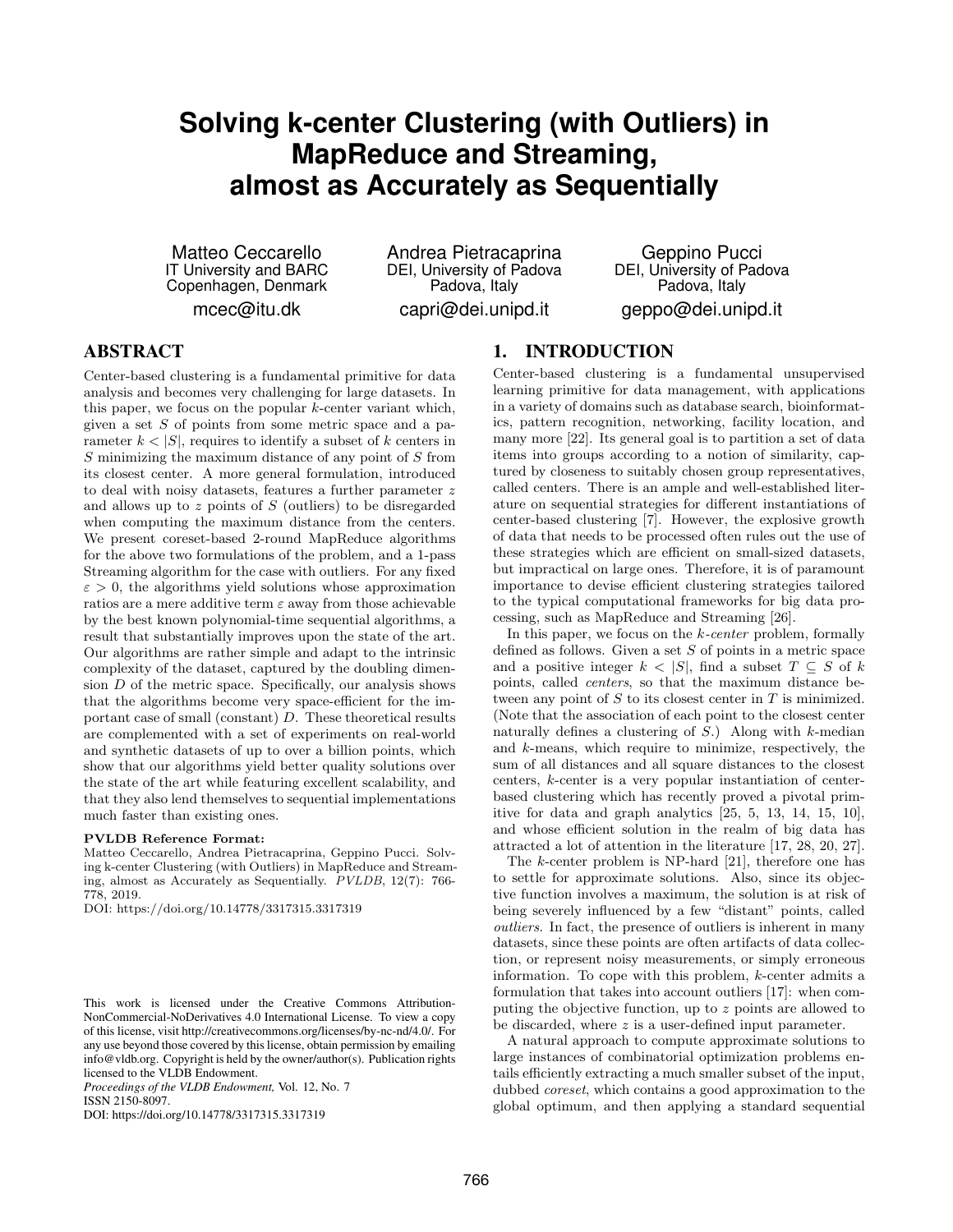approximation algorithm to such a coreset. The benefits of this approach are evident when the coreset construction is substantially more efficient than running the (possibly very expensive) sequential approximation algorithm directly on the whole input, so that significant performance improvements are attained by confining the execution of such algorithm on a small subset of the data. Using coresets much smaller than the input, the authors of [\[27\]](#page-12-12) present MapReduce algorithms for the k-center problem with and without outliers, whose (constant) approximation factors are, however, substantially larger than their best sequential counterparts. In this work, we further leverage the coreset approach and unveil interesting tradeoffs between the coreset size and the approximation quality, showing that better approximation is achievable through larger coresets. The obtainable tradeoffs are regulated by the doubling dimension of the underlying metric space and allow us to obtain improved MapReduce and Streaming algorithms for the two formulations of the k-center problem, whose approximation ratios can be made arbitrarily close to the one featured by the best sequential algorithms. Also, as a by-product, we obtain a sequential algorithm for the case with outliers which is considerably faster than existing ones.

# <span id="page-1-0"></span>1.1 Related work

Back in the 80's, Gonzalez [\[21\]](#page-12-13) developed a very popular 2 approximation sequential algorithm for the k-center problem running in  $O(k|S|)$  time, which is referred to as GMM in the recent literature. In the same paper, the author showed that it is impossible to achieve an approximation factor 2 − ε, for fixed  $ε > 0$ , in general metric spaces, unless  $P =$ NP. To deal with noise in the dataset, Charikar et al. [\[17\]](#page-12-9) introduced the k-center problem with z outliers, where the clustering is allowed to ignore z points of the input. For this problem, they gave a 3-approximation algorithm which runs in  $O(k|S|^2 \log |S|)$  time. Furthermore, they proved that, for this problem, it is impossible to achieve an approximation factor  $3 - \varepsilon$ , for fixed  $\varepsilon > 0$ , in general metric spaces, unless  $P = NP$ .

With the advent of big data, a lot of attention has been devoted to the MapReduce model of computation, where a set of processors with limited-size local memories process data in a sequence of parallel rounds [\[19,](#page-12-14) [32,](#page-12-15) [26\]](#page-12-2). The k-center problem under this model was first studied by Ene et al. [\[20\]](#page-12-11), who provided a 10-approximation randomized algorithm. This result was subsequently improved in [\[27\]](#page-12-12) with a deterministic 4-approximation algorithm requiring an  $O\left(\sqrt{|S|k}\right)$ -size local memory. As for the k-center problem with  $z$  outliers, a deterministic 13-approximation MapReduce algorithm was presented in [\[27\]](#page-12-12), requiring an  $O\left(\sqrt{|S|(k+z)}\right)$ -size local memory. We remark that randomized multi-round MapReduce algorithms for the two formulations of the k-center problem, with approximation ratios 2 and 4 respectively, have been claimed but not described in the short communication [\[24\]](#page-12-16). While, theoretically, the MapReduce algorithms proposed in our work seem competitive with respect to both round complexity and space requirements with the algorithms announced in [\[24\]](#page-12-16), any comparison is clearly subject to the availability of more details.

As mentioned before, the algorithms in [\[27\]](#page-12-12) are based on the use of (composable) coresets, a very useful tool in the MapReduce setting [\[4,](#page-12-17) [25\]](#page-12-3). For a given objective function, a coreset is a small subset extracted from the input which embodies a solution whose cost is close to the cost of the optimal solution on the whole set. The additional property of composability requires that, if coresets are extracted from distinct subsets of a given partition of the input, their union embodies a close-to-optimal solution of the whole input. Composable coresets enable the development of parallel algorithms, where each processor computes the coreset relative to one subset of the partition, and the computation of the final solution is then performed by one processor that receives the union of the coresets. Composable coresets have been used for a number of problems, including diversity maximization [\[25,](#page-12-3) [5,](#page-12-4) [15,](#page-12-7) [11\]](#page-12-18), submodular maximization [\[33\]](#page-12-19), graph matching and vertex cover [\[6\]](#page-12-20). In [\[8\]](#page-12-21) the authors provide a coreset-based  $(1 + \varepsilon)$ -approximation sequential algorithm to the k-center problem for d-dimensional Euclidean spaces, whose time is exponential in k and  $(1/\varepsilon)^2$  and linear in  $d$  and  $|S|$ . However, the coreset construction is rather involved, not easily parallelizable and the resulting algorithm seems to be mainly of theoretical interest.

Another option when dealing with large amounts of data is to process the data in a streaming fashion. In the Streaming model, algorithms use a single processor with limited working memory and are allowed only a few sequential passes over the input (ideally just one) [\[23,](#page-12-22) [26\]](#page-12-2). Originally developed for the external memory setting, this model also captures the scenario in which data is generated on the fly and must be analyzed in real-time, for instance in a streamed DMBS or in a social media platform (e.g., Twitter trends detection). Under this model, Charikar et al. [\[16\]](#page-12-23) developed a 1-pass algorithm for the k-center problem which requires  $\Theta(k)$  working memory and computes an 8-approximation, deterministically, or a 5.43-approximation, probabilistically. Later, the result was improved in [\[28\]](#page-12-10) attaining a  $(2+\varepsilon)$  approximation, deterministically, needing a working memory of size  $\Theta\left(k\varepsilon^{-1}\log(\varepsilon^{-1})\right)$ . In the same paper, the authors give a deterministic  $(4 + \varepsilon)$ -approximation Streaming algorithm for the formulation with z outliers, which requires  $O(kz\varepsilon^{-1})$  working memory.

## <span id="page-1-1"></span>1.2 Our contribution

The coreset-based MapReduce algorithms of  $[27]$  for kcenter, with and without outliers, use the GMM sequential approximation algorithm for  $k$ -center in a "bootstrapping" fashion: namely, in a first phase, a set of k centers  $(k + z)$ centers in the case with z outliers) is determined in each subset of an arbitrary partition of the input dataset, and then the final solution is computed on the coreset provided by the union of these centers, using a sequential approximation algorithm for the specific problem formulation. Our work is motivated by the following natural question: what if we select more centers from each subset of the partition in the first phase? Intuitively, we should get a better solution than if we just selected k (resp.,  $k + z$ ) centers. In fact, selecting more and more centers from each subset should yield a solution progressively closer to the one returned by the best sequential algorithm on the whole input, at the expense of larger space requirements.

This paper provides a thorough characterization of the space-accuracy tradeoffs achievable by exploiting the aforementioned idea for both formulations of the k-center problem (with and without outliers). We present improved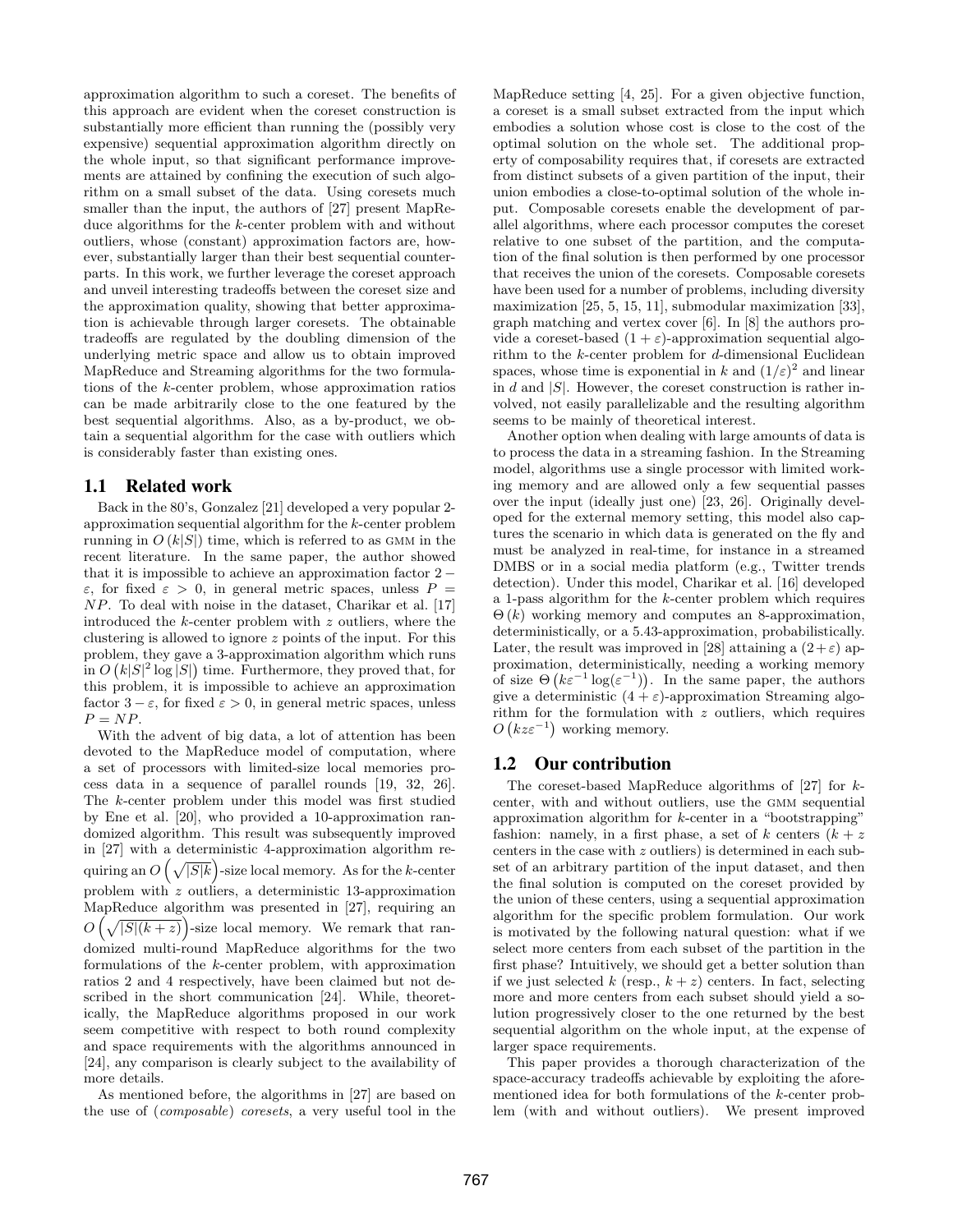MapReduce and Streaming algorithms which leverage a judicious selection of larger (composable) coresets to boost the quality of the solution embodied in the (union of the) coresets. We analyze the memory requirements of our algorithms in terms of the desired approximation quality, captured by a precision parameter  $\varepsilon$ , and of the *doubling dimension* D of the underlying metric space, a parameter that generalizes the dimensionality of Euclidean spaces to arbitrary metric spaces and is thus related to the difficulty of spotting good clusterings. We remark that this kind of parametrized analysis is particularly relevant in the realm of big data, where distortions introduced to account for worst-case scenarios may be too extreme to provide meaningful insights on actual algorithm's performance, and it has been employed in a variety of contexts including diversity maximization, clustering, nearest neighbour search, routing, machine learning, and graph analytics (see [\[15\]](#page-12-7) and references therein).

Our specific results are the following:

- A deterministic 2-round,  $(2 + \varepsilon)$ -approximation MapReduce algorithm for the k-center problem, which requires  $O\left(\sqrt{|S|k}(4/\varepsilon)^{D}\right)$  local memory.
- A deterministic 2-round,  $(3 + \varepsilon)$ -approximation MapReduce algorithm for the  $k$ -center problem with z outliers, which requires  $O\left(\sqrt{|S|(k+z)}(24/\varepsilon)^{D}\right)$  local memory.
- A randomized 2-round,  $(3+\varepsilon)$ -approximation MapReduce algorithm for the k-center problem with z outliers, which reduces the local memory requirements to  $O\left(\left(\sqrt{|S|(k+\log |S|)}+z\right)(24/\varepsilon)^D\right).$
- A deterministic 1-pass,  $(3 + \varepsilon)$ -approximation Streaming algorithm for the  $k$ -center problem with  $z$  outliers, which requires  $O((k+z)(96/\varepsilon)^D)$  working memory.

Using our coreset constructions we can also attain a  $(2+\varepsilon)$ approximation Streaming algorithm for k-center without outliers, which however would not improve on the state-ofthe-art algorithm [\[28\]](#page-12-10). Nonetheless, for the sake of completeness, we will compare these two algorithms experimentally in Section [5.](#page-8-0)

Observe that for both formulations of the problem, our algorithms feature approximation guarantees which are a mere additive term  $\varepsilon$  larger than the best achievable sequential guarantee, and yield substantial quality improvements over the state-of-the-art [\[27,](#page-12-12) [28\]](#page-12-10). Moreover, the randomized MapReduce algorithm for the formulation with outliers features smaller coresets, thus attaining a reduction in the local memory requirements which becomes substantial in plausible scenarios where the number of outliers  $z$  (e.g., due to noise) is considerably larger than the target number  $k$  of clusters, although much smaller than the input size.

While our algorithms are applicable to general metric spaces, on spaces of constant doubling dimension D and for constant  $\varepsilon$ , their local space/working memory requirements are polynomially sublinear in the dataset size, in the MapReduce setting, and independent of the dataset size, in the Streaming setting. Moreover, a very desirable feature of our MapReduce algorithms is that they are oblivious to D, in the sense that the value  $D$  (which may be not known in advance and hard to evaluate) is not used explicitly in the

algorithms but only in their analysis. In contrast, the 1-pass Streaming algorithm makes explicit use of D, although we will show that it can be made oblivious to  $D$  at the expense of one extra pass on the input stream.

As a further important result, the MapReduce algorithm for the case with outliers admits a direct sequential implementation which substantially improves the time performance of the state-of-the-art algorithm by [\[17\]](#page-12-9) while essentially preserving the approximation quality.

We also provide experimental evidence of the competitiveness of our algorithms on real-world and synthetic datasets of up to over a billion points, comparing with baselines set by the algorithms in [\[27\]](#page-12-12) for MapReduce, and [\[28\]](#page-12-10) for Streaming. In the MapReduce setting, the experiments show that tighter approximations over the algorithms in [\[27\]](#page-12-12) are indeed achievable with larger coresets. In fact, while our theoretical bounds on the space requirements embody large constant factors, the improvements in the approximation quality are already noticeable with a modest increase of the coreset size. In the Streaming setting, for k-center without outliers we show that the  $(2+\varepsilon)$ -approximation algorithm based on our techniques is comparable to  $[28]$ , whereas for  $k$ -center with outliers we obtain solutions of better quality using significantly less memory and time. The experiments also show that the Streaming algorithms feature high-throughput, and that the MapReduce algorithms exhibit high scalability. Finally, we show that, indeed, implementing our coreset strategy sequentially yields a substantial running time improvement with respect to the state-of-the art algorithm [\[17\]](#page-12-9), while preserving the approximation quality.

Organization of the paper The rest of the paper is organized as follows. Section [2](#page-2-0) contains a number of preliminary concepts. Section [3](#page-3-0) and Section [4](#page-7-0) present, respectively, our MapReduce and Streaming algorithms. The experimental results are reported in Section [5.](#page-8-0) Finally, Section [6](#page-11-0) offers some concluding remarks.

### <span id="page-2-0"></span>2. PRELIMINARIES

Consider a metric space S with distance function  $d(\cdot, \cdot)$ . For a point  $u \in \mathcal{S}$ , the ball of radius r centered at u is the set of points at distance at most  $r$  from  $u$ . The *doubling* dimension of  $S$  is the smallest  $D$  such that for any radius r and point  $u \in S$ , all points in the ball of radius r centered at  $u$  are included in the union of at most  $2^D$  balls of radius  $r/2$  centered at suitable points. It immediately follows that, for any  $0 < \varepsilon \leq 1$ , a ball of radius r can be covered by at most  $(1/\varepsilon)^D$  balls of radius  $\varepsilon r$ . Notable examples of metric spaces with bounded doubling dimension are Euclidean spaces and spaces induced by shortest-path distances in mildly-expanding topologies. Also, the notion of doubling dimension can be defined for an individual dataset and it may turn out much lower than the one of the underlying metric space (e.g., a set of collinear points in  $\mathbb{R}^2$ ). In fact, the space-accuracy tradeoffs of our algorithms only depend on the doubling dimension of the input dataset.

Define the distance between a point  $s \in \mathcal{S}$  and a set  $X \subseteq \mathcal{S}$ as  $d(s, X) = \min_{x \in X} d(s, x)$ . Consider now a dataset  $S \subseteq \mathcal{S}$ and a subset  $T \subseteq S$ . We define the *radius of* S with respect to T as

$$
r_T(S) = \max_{s \in S} d(s, T).
$$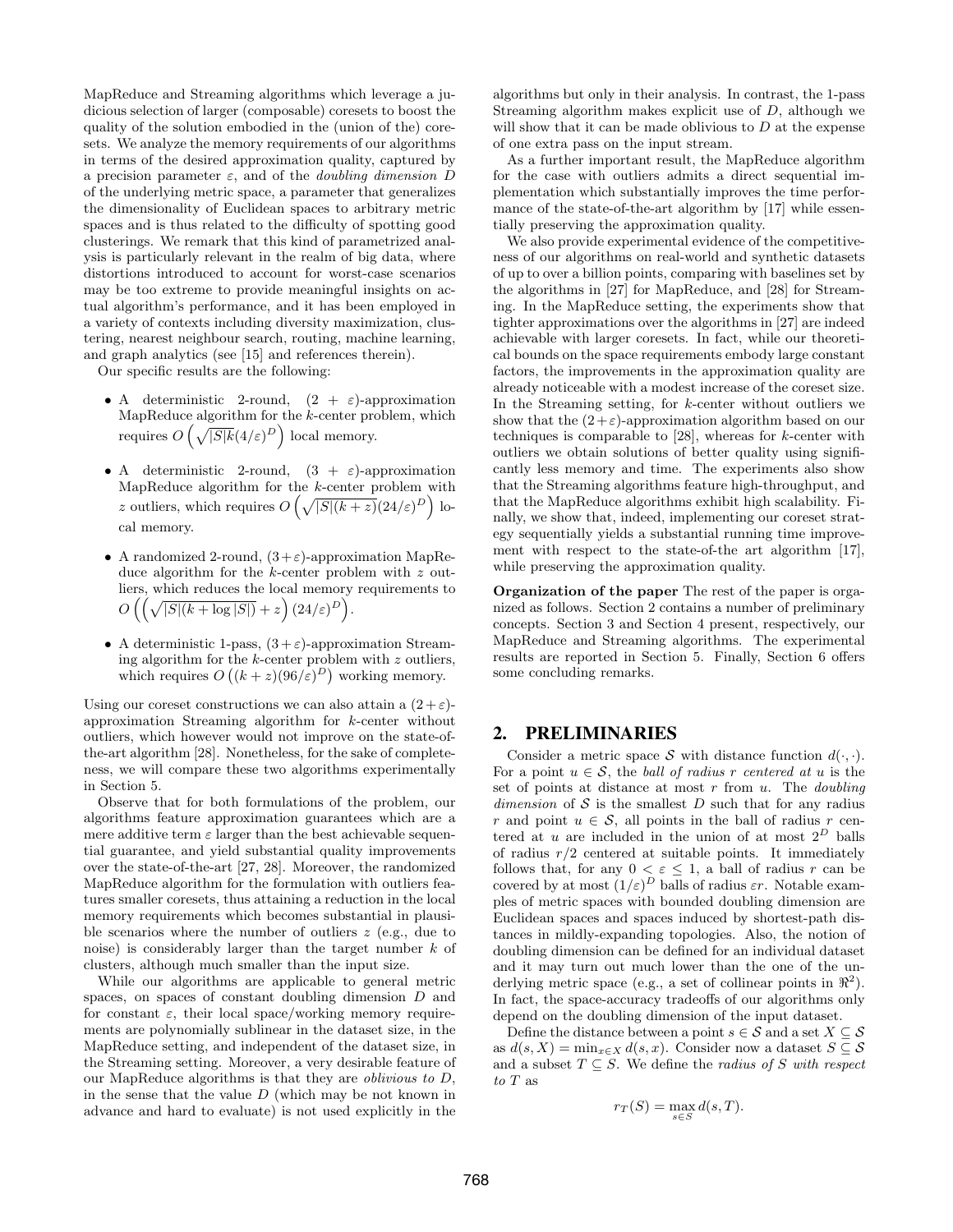The k-center problem requires to find a subset  $T \subseteq S$  of size k such that  $r_T(S)$  is minimized. We define  $r_k^*(S)$  as the radius achieved by the optimal solution to the problem. Note that  $T$  induces immediately a partition of  $S$  into  $k$ clusters by assigning each point to its closest center, and we say that  $r_T(S)$  is the radius of such a clustering.

In Section [1.1](#page-1-0) we mentioned the GMM algorithm [\[21\]](#page-12-13), which provides a sequential 2-approximation to the k-center problem. Here we briefly review how gmm works. Given a set  $S$ , GMM builds a set of centers  $T$  incrementally in  $k$  iterations. An arbitrary point of  $S$  is selected as the first center and is added to T. Then, the algorithm iteratively selects the next center as the point with maximum distance from  $T$ , and adds it to  $T$ , until  $T$  contains  $k$  centers. Note that, rather than setting  $k$  a priori, GMM can be used to grow the set T until a target radius is achieved. In fact, the radius of  $S$  with respect to the set of centers  $T$  incrementally built by GMM is a non-increasing function of the iteration number. In this paper, we will make use of the following property of GMM which bounds its accuracy when run on a subset of the data.

<span id="page-3-2"></span>LEMMA 1. Let  $X \subseteq S$ . For a given k, let  $T_X$  be the output of GMM when run on X. We have  $r_{T_X}(X) \leq 2 \cdot r_k^*(S)$ .

PROOF. We prove this lemma by rephrasing the proof by Gonzalez [\[21\]](#page-12-13) in terms of subsets. We need to prove that,  $\forall x \in X, d(x,T_X) \leq 2 \cdot r_k^*(S)$ . Assume by contradiction that this is not the case. Then, for some  $y \in X$  it holds that  $d(y,T_X) > 2 \cdot r_k^*(S)$ . By the greedy choice of GMM, we have that for any pair  $t_1, t_2 \in T_X$ ,  $d(t_1, t_2) \geq d(y, T_X)$ , otherwise  $y$  would have been included in  $T_X$ . So we have that  $d(t_1, t_2) > 2 \cdot r_k^*(S)$ . Therefore, the set  $\{y\} \cup T_X$  consists of  $k+1$  points at distance >  $2 \cdot r_k^*(S)$  from each other. Consider now the optimal solution to  $k$ -center on the set  $S$ . Since  $({y} \cup T_X) \subseteq S$ , two of the k+1 points of  ${y} \cup T_X$ , say  $x_1$  and  $x_2$ , must be closest to the same optimal center  $o^*$ . By the triangle inequality we have  $2 \cdot r_k^*(S) < d(x_1, x_2) \leq$  $d(x_1, o^*) + d(o^*, x_2) \leq 2 \cdot r_k^*(S)$ , a contradiction.

For a given set  $S \subseteq \mathcal{S}$ , the k-center problem with z outliers requires to identify a set  $T$  of  $k$  centers which minimizes

$$
r_{T,Z_T}(S) = \max_{s \in S \setminus Z_T} d(s,T),
$$

where  $Z_T$  is the set of z points in S with largest distance from  $T$  (ties broken arbitrarily). In other words, the problem allows to discard up the z farthest points when computing the radius of the set of centers, hence of its associated clustering. For given  $S, k$ , and  $z$ , we denote the radius of the optimal solution of this problem by  $r_{k,z}^*(S)$ . It is straightforward to argue that the optimal solution of the problem without outliers with  $k+z$  centers has a smaller radius than the optimal solution of the problem with  $k$  centers and  $z$ outliers, that is

<span id="page-3-4"></span>
$$
r_{k+z}^*(S) \le r_{k,z}^*(S). \tag{1}
$$

### 2.1 Computational frameworks

A MapReduce algorithm [\[19,](#page-12-14) [32,](#page-12-15) [26\]](#page-12-2) executes in a sequence of parallel *rounds*. In a round, a multiset  $X$  of key-value pairs is first transformed into a new multiset  $X'$  of keyvalue pairs by applying a given map function (simply called  $mapper)$  to each individual pair, and then into a final multiset  $Y$  of pairs by applying a given *reduce function* (simply

called *reducer*) independently to each subset of pairs of  $X'$ having the same key. The model features two parameters,  $M_L$ , the *local memory* available to each mapper/reducer, and  $M_A$ , the *aggregate memory* across all mappers/reducers. In our algorithms, mappers are straightforward constantspace transformations, thus the memory requirements will be related to the reducers. We remark that the MapReduce algorithms presented in this paper also afford an immediate implementation and similar analysis in the Massively Parallel Computation (MPC) model [\[9\]](#page-12-24), which is popular in the database community.

In the Streaming framework [\[23,](#page-12-22) [26\]](#page-12-2) the computation is performed by a single processor with a small working memory, and the input is provided as a continuous stream of items which is usually too large to fit in the working memory. Multiple passes on the input stream may be allowed. Key performance indicators are the size of the working memory and the number of passes.

The holy grail of big data algorithmics is the development of MapReduce (resp., Streaming) algorithms which work in as few rounds (resp., passes) as possible and require substantially sublinear local memory (resp., working memory) and linear aggregate memory.

# <span id="page-3-0"></span>3. MAPREDUCE ALGORITHMS

The following subsections present our MapReduce algorithms for the k-center problem (Subsection [3.1\)](#page-3-1) and the  $k$ -center problem with  $z$  outliers (Subsection [3.2\)](#page-4-0). The algorithms are based on the use of composable coresets, which were reviewed in the introduction, and can be viewed as improved variants of those by [\[27\]](#page-12-12). The main novelty of our algorithms is their leveraging a judiciously increased coreset size to attain approximation qualities that are arbitrarily close to the ones featured by the best known sequential algorithms. Also, in the analysis, we relate the required coreset size to the doubling dimension of the underlying metric space (whose explicit knowledge, however, is not required by the algorithms) showing that coreset sizes stay small for spaces of bounded doubling dimension.

### <span id="page-3-1"></span>3.1 MapReduce algorithm for  $k$ -center

Consider an instance S of the k-center problem and fix a precision parameter  $\varepsilon \in (0, 1]$ , which will be used to regulate the approximation ratio. The MapReduce algorithm works in two rounds. In the first round, S is partitioned into  $\ell$ subsets  $S_i$  of equal size, for  $1 \leq i \leq \ell$ . In parallel, on each  $S_i$  we run GMM incrementally and call  $T_i^{\hat{j}}$  the set of  $j$  centers selected in the first  $j$  iterations of the algorithm. Let  $r_{T_i^k}(S_i)$  denote the radius of the set  $S_i$  with respect to the first  $k$  centers. We continue to run GMM until the first iteration  $\tau_i \geq k$  such that  $r_{T_i^{\tau_i}}(S_i) \leq \varepsilon/2 \cdot r_{T_i^k}(S_i)$ , and define the coreset  $T_i = T_i^{\tau_i}$ . In the second round, the union of the coresets  $T = \bigcup_{i=1}^{\ell} T_i$  is gathered into a single reducer and GMM is run on  $T$  to compute the final set of  $k$  centers. In what follows, we show that these centers are a good solution to the k-center problem on S.

<span id="page-3-3"></span>The analysis relies on the following two lemmas which state that each input point has a close-by representative in T and that T has small size. We define a proxy function  $p: S \to T$  that maps each  $s \in S_i$  into the closest point in  $T_i$ , for every  $1 \leq i \leq \ell$ . The following lemma is an easy consequence of Lemma [1.](#page-3-2)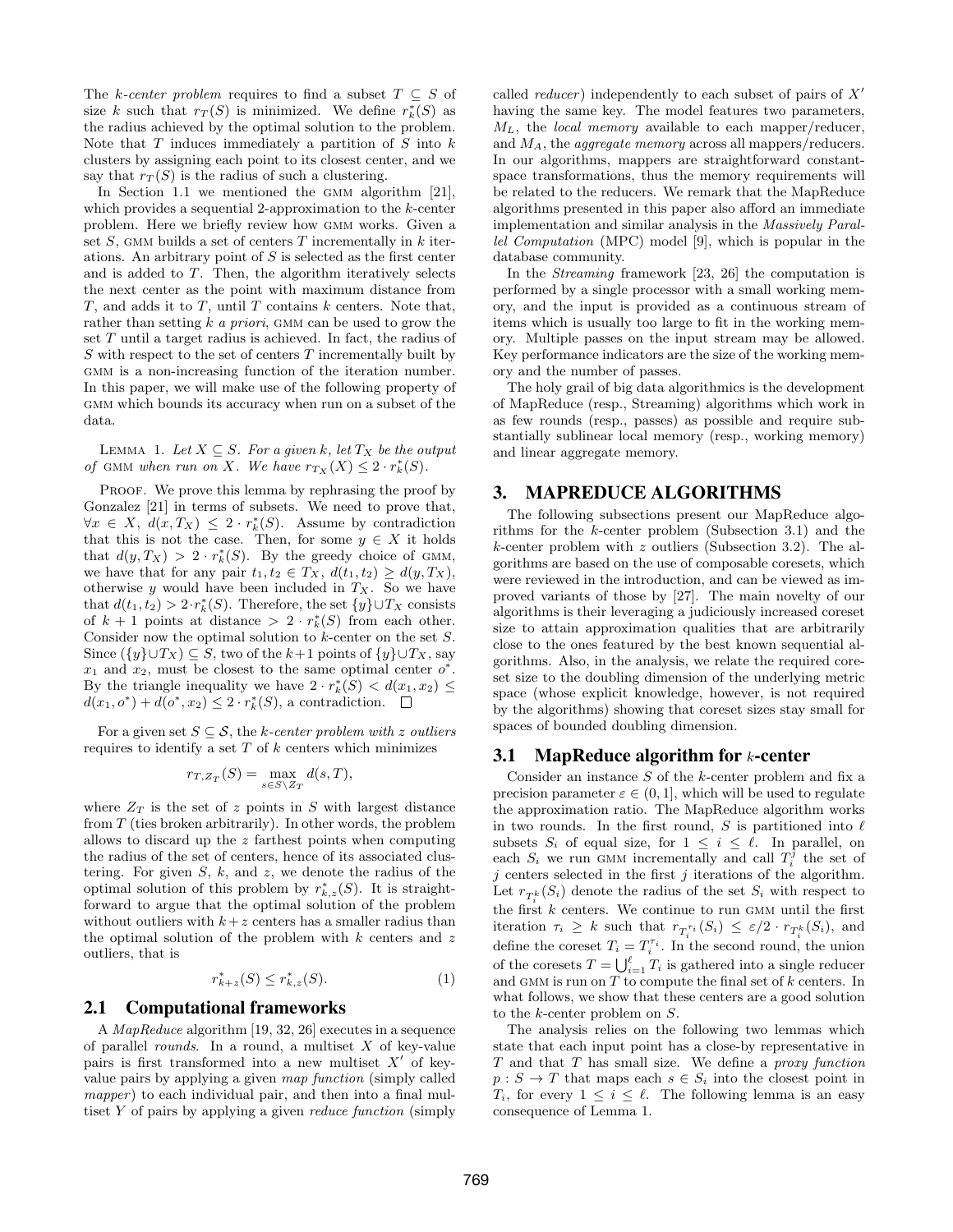LEMMA 2. For each  $s \in S$ ,  $d(s, p(s)) \leq \varepsilon \cdot r_k^*(S)$ .

PROOF. Fix  $i \in [1, \ell]$ , and consider  $S_i \subseteq S$ , and the set  $T_i^k$  computed by the first k iterations of GMM. Since  $S_i$  is a subset of S, by Lemma [1](#page-3-2) we have that  $r_{T_i^k}(S_i) \leq 2 \cdot r_k^*(S)$ . By construction, we have that  $r_{T_i}(S_i) \leq \varepsilon/2 \cdot r_{T_i^k}(S_i)$ , hence  $rr_i(S_i) \leq \varepsilon r_k^*(S)$ . Consider now the proxy function p. For every  $1 \leq i \leq \ell$  and  $s \in S_i$ , it holds that  $d(s, p(s)) \leq$  $r_{T_i}(S_i) \leq \varepsilon r_k^*(S).$ 

We can conveniently bound the size of  $T$ , the union of the coresets, as a function of the doubling dimension of the underlying metric space.

LEMMA 3. If  $S$  belongs to a metric space of doubling dimension D, then

<span id="page-4-1"></span>
$$
|T| \leq \ell \cdot k \cdot \left(\frac{4}{\varepsilon}\right)^D.
$$

PROOF. Fix an  $i \in [1, \ell]$ . We prove an upper bound on the number  $\tau_i$  of iterations of GMM needed to obtain  $r_{T_i^{\tau_i}}(S_i) \leq$  $(\varepsilon/2)r_{T_i^k}(S_i)$ , which in turn bounds the size of  $T_i$ . Consider the k-center clustering of  $S_i$  induced by the k centers in  $T_i^k$ , with radius  $r_{T_i^k}(S_i)$ . By the doubling dimension property, we have that each of the k clusters can be covered using at  $\text{most } (4/\varepsilon)^D \text{ balls of radius} \leq (\varepsilon/4) \cdot r_{T^k_i}(S_i) \text{, for a total of at }$ most  $h = k(4/\varepsilon)^D$  such balls. Consider now the execution of h iterations of the GMM algorithm on  $S_i$ . Let  $T_i^h$  be the set of returned centers and let  $x \in S_i$  be the farthest point of  $S_i$ from  $T_i^h$ . The center selection process of the GMM algorithm ensures that any two points in  $T_i^h \cup \{x\}$  are at distance at least  $r_{T_i^h}(S_i)$  from one another. Thus, since two of these points must fall into one of the h aforementioned balls of radius  $\leq (\varepsilon/4) \cdot r_{T_i^k}(S_i)$ , this implies immediately (by the triangle inequality) that

$$
r_{T_i^h}(S_i) \le 2(\varepsilon/4) \cdot r_{T_i^k}(S_i) = (\varepsilon/2) \cdot r_{T_i^k}(S_i).
$$

Hence, after  $h$  iterations we are guaranteed that GMM finds a set  $T_i^h$  which meets the stopping condition. Therefore,  $|T_i| = \tau_i \leq h = k(4/\varepsilon)^D$ , for every  $i \in [1, \ell]$ , and the lemma follows.  $\quad \Box$ 

We now state the main result of this subsection.

THEOREM 1. Let  $0 < \varepsilon \leq 1$ . If the points of S belong to a metric space of doubling dimension D, then the above 2-round MapReduce algorithm computes a  $(2 + \varepsilon)$ approximation for the k-center problem with local memory  $M_L = O\left(|S|/\ell + \ell \cdot k \cdot (4/\varepsilon)^D\right)$  and linear aggregate memory.

PROOF. Let  $X$  be the solution found by GMM on  $T$ . Since  $T \subseteq S$ , from Lemma [1](#page-3-2) it follows that  $r_X(T) \leq 2 \cdot r_k^*(S)$ . Consider an arbitrary point  $s \in S$ , along with its proxy  $p(s) \in T$ , as defined before. By Lemma [2](#page-3-3) we know that  $d(s, p(s)) \leq \varepsilon \cdot r_k^*(S)$ . Let  $x \in X$  be the center closest to  $p(s)$ . It holds that  $d(x, p(s)) \leq 2 \cdot r_k^*(S)$ . By applying the triangle inequality, we have that  $d(x, s) \leq d(x, p(s)) + d(p(s), s) \leq$  $2 \cdot r_k^*(S) + \varepsilon \cdot r_k^*(S) = (2 + \varepsilon)r_k^*(S)$ . The bound on  $M_L$  follows since in the first round each processor needs to store  $|S|/\ell$  points of the input and computes a coreset of size  $O(k \cdot (4/\varepsilon)^D)$ , as per Lemma [3,](#page-4-1) while in the second round, one processor needs enough memory to store  $\ell$  such coresets. Finally, it is immediate to see that aggregate memory proportional to the input size suffices.  $\Box$ 

By setting  $\ell = \Theta\left(\sqrt{|S|/k}\right)$  in the above theorem we obtain:

Corollary 1. Our 2-round MapReduce algorithm computes a  $(2 + \varepsilon)$ -approximation for the k-center problem with local memory  $M_L = O\left(\sqrt{|S|k}(4/\varepsilon)^D\right)$  and linear aggregate memory. For constant  $\varepsilon$  and D, the local memory bound becomes  $M_L = O\left(\sqrt{|S|k}\right)$ .

# <span id="page-4-0"></span>3.2 MapReduce algorithm for  $k$ -center with z outliers

Consider an instance  $S$  of the k-center problem with  $z$ outliers and fix a precision parameter  $\hat{\varepsilon} \in (0, 1]$  intended, as before, to regulate the approximation ratio. We propose the following 2-round MapReduce algorithm for the problem. In the first round, S is partitioned into  $\ell$  equally-sized subsets  $S_i$ , with  $1 \leq i \leq \ell$ , and for each  $S_i$ , in parallel, GMM is run incrementally. Let  $T_i^j$  be the set of the first j selected centers. We continue to run GMM until the first iteration  $\tau_i \geq k+z$  such that  $r_{T_i^{\tau_i}}(S_i) \leq \hat{\varepsilon}/2 \cdot r_{T_i^{k+z}}(S_i)$ . Define the coreset  $T_i = T_i^{\tau_i}$ . As before, for each point  $s \in S_i$  we define its *proxy*  $p(s)$  to be the point of  $T_i$  closest to s, but, furthermore, we attach to each  $t \in T_i$  a weight  $w_t \geq 1$ , which is the number of points of  $S_i$  with proxy t.

In the second round, the union of the weighted coresets  $T = \bigcup_{i=1}^{\ell} T_i$  is gathered into a single reducer. Before describing the details of this second round, we need to introduce a sequential algorithm, dubbed OUTLIERSCLUSTER (see pseudocode below), for solving a weighted variant of the k-center problem with outliers which is a modification of the one presented in [\[27\]](#page-12-12) (in turn, based on the unweighted algorithm of [\[17\]](#page-12-9)).

| <b>Algorithm 1:</b> OUTLIERSCLUSTER $(T, k, r, \hat{\varepsilon})$                    |
|---------------------------------------------------------------------------------------|
| $T' \leftarrow T$                                                                     |
| $X \leftarrow \emptyset$                                                              |
| while $(( X  < k)$ and $(T' \neq \emptyset))$ do                                      |
| for $(t \in T)$ do $B_t \leftarrow$                                                   |
| $\{v : v \in T' \wedge d(v, t) \leq (1 + 2\hat{\varepsilon}) \cdot r\}$               |
| $x \leftarrow \arg \max_{t \in T} \sum_{v \in B_t} w_v$                               |
| $X \leftarrow X \cup \{x\}$                                                           |
| $E_x \leftarrow \{v : v \in T' \land d(v, x) \leq (3 + 4\hat{\varepsilon}) \cdot r\}$ |
| $T' \leftarrow T' \setminus E_x$                                                      |
| return $X, T'$                                                                        |

OUTLIERSCLUSTER  $(T, k, r, \hat{\varepsilon})$  returns two subsets  $X, T' \subseteq T$ such that X is a set of (at most)  $k$  centers, and  $T'$  is a set of points referred to as uncovered points. The algorithm starts with  $T' = T$  and builds X incrementally in  $|X| \leq k$ iterations as follows. In each iteration, the next center  $x$ is chosen as the point maximizing the aggregate weight of uncovered points in its ball of radius  $(1+2\hat{\epsilon}) \cdot r$  (note that x needs not be an uncovered point). Then, all uncovered points at distance at most  $(3+4\hat{\epsilon}) \cdot r$  from x are removed from T'. The algorithm terminates when either  $|X| = k$  or  $T' = \emptyset$ . By construction, the final T' consists of all points at distance greater than  $(3 + 4\hat{\varepsilon}) \cdot r$  from X.

Let us return to the second round of our MapReduce algorithm. The reducer that gathered T runs OUTLIERSCLUSTER $(T, k, r, \hat{\varepsilon})$  multiple times to estimate the minimum value  $r_{\min}$  such that the aggregate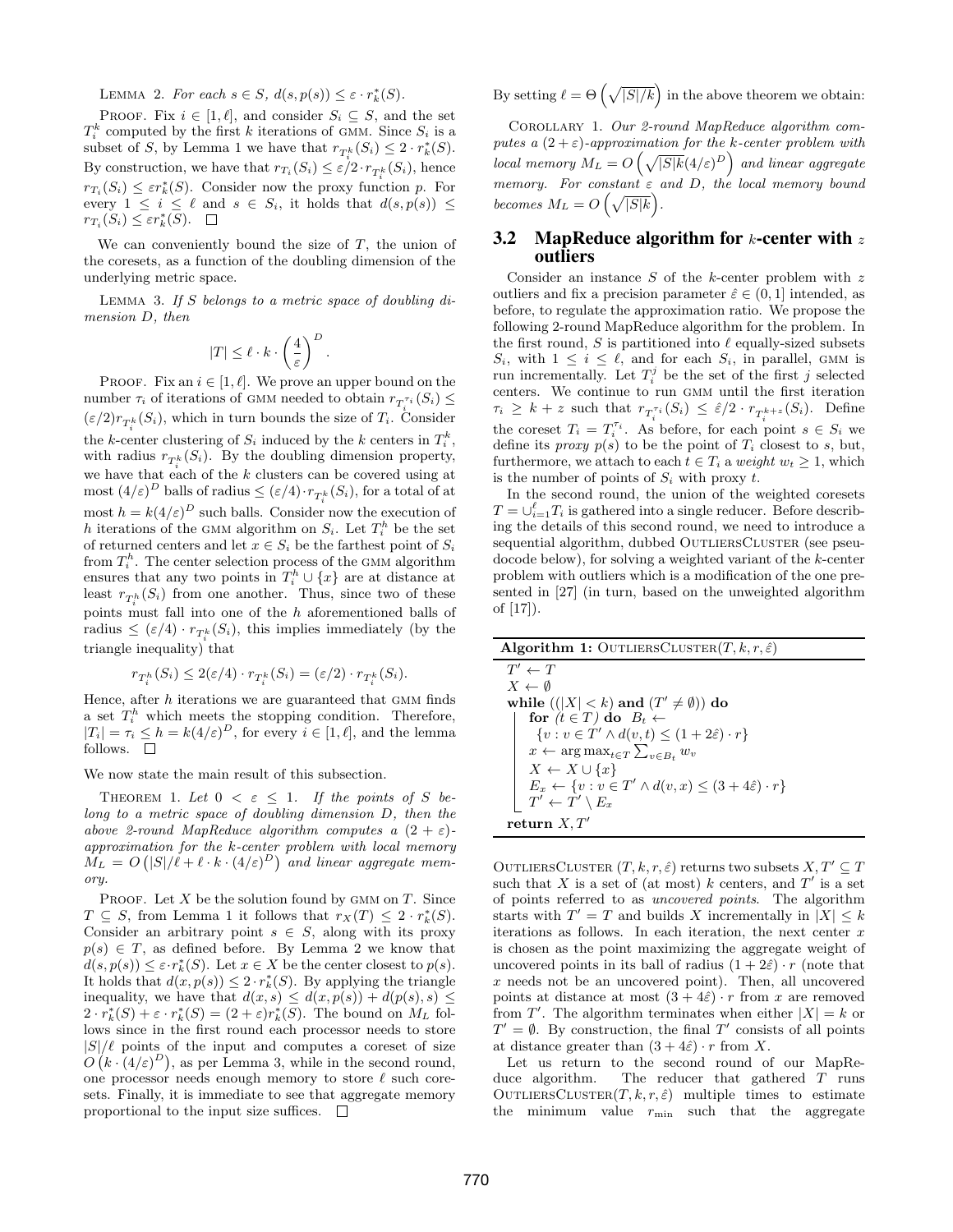weight of the points in the set  $T'$  returned by OUTLIERSCLUSTER $(T, k, r_{\min}, \hat{\varepsilon})$  is at most z. More specifically, the computed estimate, say  $\tilde{r}_{\min}$ , is within a multiplicative tolerance  $(1 + \delta)$  from the true  $r_{\min}$ , with  $\delta =$  $\hat{\varepsilon}/(3+4\hat{\varepsilon})$ , and it is obtained through a binary search over all possible  $O(|T|^2)$  distances between points of T combined with a geometric search with step  $(1 + \delta)$ . To avoid storing all  $O(|T|^2)$  distances, the value of r at each iteration of the binary search can be determined in space linear in T by the median-finding Streaming algorithm in [\[31\]](#page-12-25). The output of the MapReduce algorithm is the set of centers computed by OUTLIERSCLUSTER $(T, k, \tilde{r}_{\min}, \hat{\varepsilon})$ .

We now analyze our 2-round MapReduce algorithm. The following lemma bounds the distance between a point and its proxy.

<span id="page-5-3"></span>LEMMA 4. For each  $s \in S$ ,  $d(s, p(s)) \leq \hat{\varepsilon} \cdot r^*_{k,z}(S)$ .

PROOF. Consider any subset  $S_i$  of the partition  $S_1, \ldots, S_\ell$ of S. By construction, we have that for each  $s \in S_i$ ,  $d(s, p(s)) \leq (\hat{\varepsilon}/2) \cdot r_{T_i^{k+z}}(S_i)$ . Since  $S_i$  is a subset of S, Lemma [1](#page-3-2) ensures that  $r_{T_i^{k+z}}(S_i) \leq 2r_{k+z}^*(S)$ . Hence,  $d(s, p(s)) \leq \hat{\varepsilon}r_{k+z}^*(S)$ . Since  $r_{k+z}^*(S) \leq r_{k,z}^*(S)$ , as observed before in Eq. [1,](#page-3-4) we have  $d(x, p(x)) \leq \hat{\varepsilon} \cdot r^*_{k,z}(S)$ .

Next, we characterize the quality of the solution returned by OUTLIERSCLUSTER when run on  $T$ , the union of the weighted coresets, and with a radius  $r \geq r_{k,z}^*(S)$ .

<span id="page-5-1"></span>LEMMA 5. For  $r \geq r_{k,z}^*(S)$ , let  $X,T' \subseteq T$  be the sets returned by OUTLIERSCLUSTER  $(T, k, r, \hat{\varepsilon})$ , and define  $S_{T'} =$  $\{s \in S : p(s) \in T'\}.$  Then,

$$
d(t, X) \le (3 + 4\hat{\varepsilon}) \cdot r \quad \forall t \in T \setminus T'
$$

and  $|S_{T'}| \leq z$ .

PROOF. The proof uses an argument akin to the one used for the analysis of the sequential algorithm by [\[17\]](#page-12-9) and later adapted by [\[27\]](#page-12-12) to the weighted coreset setting. The first claim follows immediately from the workings of the algorithm, since each point in  $T - T'$  belongs to some  $E_x$ , with  $x \in X$ . We are left to show that  $|S_{T'}| \leq z$ . Suppose first that  $|X| < k$ . In this case, it must be  $T' = \emptyset$ , hence  $|S_{T'}| = 0$ , and the proof follows. We now concentrate on the case  $|X| = k$ . Consider the *i*-th iteration of the while loop of OUTLIERSCLUSTER  $(T, k, r, \hat{\varepsilon})$  and define  $x_i$  as the center of X selected in the iteration, and  $T_i'$  as the set T' of uncovered points at the beginning of the iteration. Recall that  $x_i$  is the point of T which maximizes the cumulative weight of the set  $B_{x_i}$  of uncovered points in  $T_i'$  at distance at most  $(1 + 2\hat{\epsilon}) \cdot r$  from  $x_i$ , and that the set  $E_{x_i}$  of all uncovered points at distance at most  $(3 + 4\hat{\varepsilon}) \cdot r$  from  $x_i$  is removed from  $T_i'$  at the end of the iteration. We now show that

<span id="page-5-0"></span>
$$
\sum_{i=1}^{k} \sum_{t \in E_{x_i}} w_t \ge |S| - z,
$$
\n(2)

which will immediately imply that  $|S_{T'}| \leq z$ . For this purpose, let O be an optimal set of k centers for the problem instance under consideration, and let Z be the set of at most z outliers at distance greater than  $r_{k,z}^*(S)$  from O. For each  $o \in O$ , define  $C_o \subseteq S \setminus Z$  as the set of nonoutlier points which are closer to  $o$  than to any other center of  $O$ , with ties broken arbitrarily. To prove [\(2\)](#page-5-0), it is sufficient to exhibit an ordering  $o_1, o_2, \ldots, o_k$  of the centers in O so that, for every  $1 \leq i \leq k$ , it holds

$$
\sum_{j=1}^i \sum_{t \in E_{x_j}} w_t \ge |C_{o_1} \cup \dots \cup C_{o_i}|.
$$

The proof uses an inductive charging argument to assign each point in  $\bigcup_{j=1}^{i} C_{o_j}$  to a point in  $\bigcup_{j=1}^{i} E_{x_j}$ , where each t in the latter set will be in charge of at most  $w_t$  points. We define two charging rules. A point can be either charged to its own proxy (*Rule 1*) or to another point of  $T$  (*Rule 2*).

Fix some arbitrary i, with  $1 \leq i \leq k$ , and assume, inductively, that the points in  $C_{o_1} \cup \cdots \cup C_{o_{i-1}}$  have been charged to points in  $\bigcup_{j=1}^{i-1} E_j$  for some choice of distinct optimal centers  $o_1, o_2, \ldots, o_{i-1}$ . We have two cases.

Case 1. There exists an optimal center o still unchosen such that there is a point  $v \in C_o$  with  $p(v) \in B_{x_j}$ , for some  $1 \leq j \leq i$ . We choose  $o_i$  as one such center. Hence  $d(x_j, p(v)) \leq (1+2\hat{\varepsilon}) \cdot r$ . By repeatedly applying the triangle inequality we have that for each  $u \in C_{o_i}$ 

$$
d(x_j, p(u)) \leq d(x_j, p(v)) + d(p(v), v) + d(v, o_i) + d(o_i, u) + d(u, p(u)) \leq (3 + 4\hat{\varepsilon}) \cdot r
$$

hence,  $p(u) \in E_{x_j}$ . Therefore we can charge each point  $u \in C_{o_i}$  to its proxy, by Rule 1.

**Case 2.** For each unchosen optimal center o and each  $v \in$  $C_o$ ,  $p(v) \notin \bigcup_{j=1}^i B_{x_j}$ . We choose  $o_i$  to be the unchosen optimal center which maximizes the cardinality of  $\{p(u):$  $u \in C_{o_i}$   $\} \cap T'_i$ . We distinguish between points  $u \in C_{o_i}$  with  $p(u) \notin T'_i$ , hence  $p(u) \in \bigcup_{j=1}^{i-1} E_{x_j}$ , and those with  $p(u) \in T'_i$ . We charge each  $u \in C_{o_i}$  with  $p(u) \notin T'_i$  to its own proxy by Rule 1. As for the other points, we now show that we can charge them to the points of  $B_{x_i}$ . To this purpose, we first observe that  $B_{p(o_i)}$  contains  $\{p(u) : u \in C_{o_i}\} \cap T_i'$ , since for each  $u \in C_{o_i}$ 

$$
d(p(o_i), p(u)) \leq d(p(o_i), o_i) + d(o_i, u) + d(u, p(u))
$$
  
\n
$$
\leq (1 + 2\hat{\varepsilon}) \cdot r_{k,z}^*(S) \leq (1 + 2\hat{\varepsilon}) \cdot r.
$$

Therefore the aggregate weight of  $B_{p(o_i)}$  is at least  $|\{u \in C_{o_i} : p(u) \in T'_i\}|$ . Since Iteration *i* selects  $x_i$  as the center such that  $B_{x_i}$  has maximum aggregate weight, we have that

$$
\sum_{t \in B_{x_i}} w_t \geq \sum_{z \in B_{p(o_i)}} w_z \geq \left| \left\{ u \in C_{o_i} : p(u) \in T'_i \right\} \right|,
$$

hence, the points in  $B_{x_i}$  have enough weight to be charged with each point  $u \in C_{o_i}$  with  $p(u) \in T_i'$ . Figure [1](#page-6-0) illustrates the charging under Case 2. Note that the points of  $B_{x_i}$  did not receive any charging by Rule 1 in previous iterations, since they are uncovered at the beginning of Iteration  $i$ , and will not receive chargings by Rule 1 in subsequent iterations, since  $B_{x_i}$  does not intersect the set  $C_o$  of any optimal center o yet to be chosen. Also, no further charging to points of  $B_{x_i}$ by Rule 2 will happen in subsequent iterations, since Rule 2 will only target sets  $B_{x_h}$  with  $h > i$ . These observations ensure that any point of  $T$  receives charges through either Rule 1 or Rule 2, but not both, and never in excess of its weight, and the proof follows.  $\square$ 

<span id="page-5-2"></span>The following lemma bounds the size of  $T$ , the union of the weighted coresets.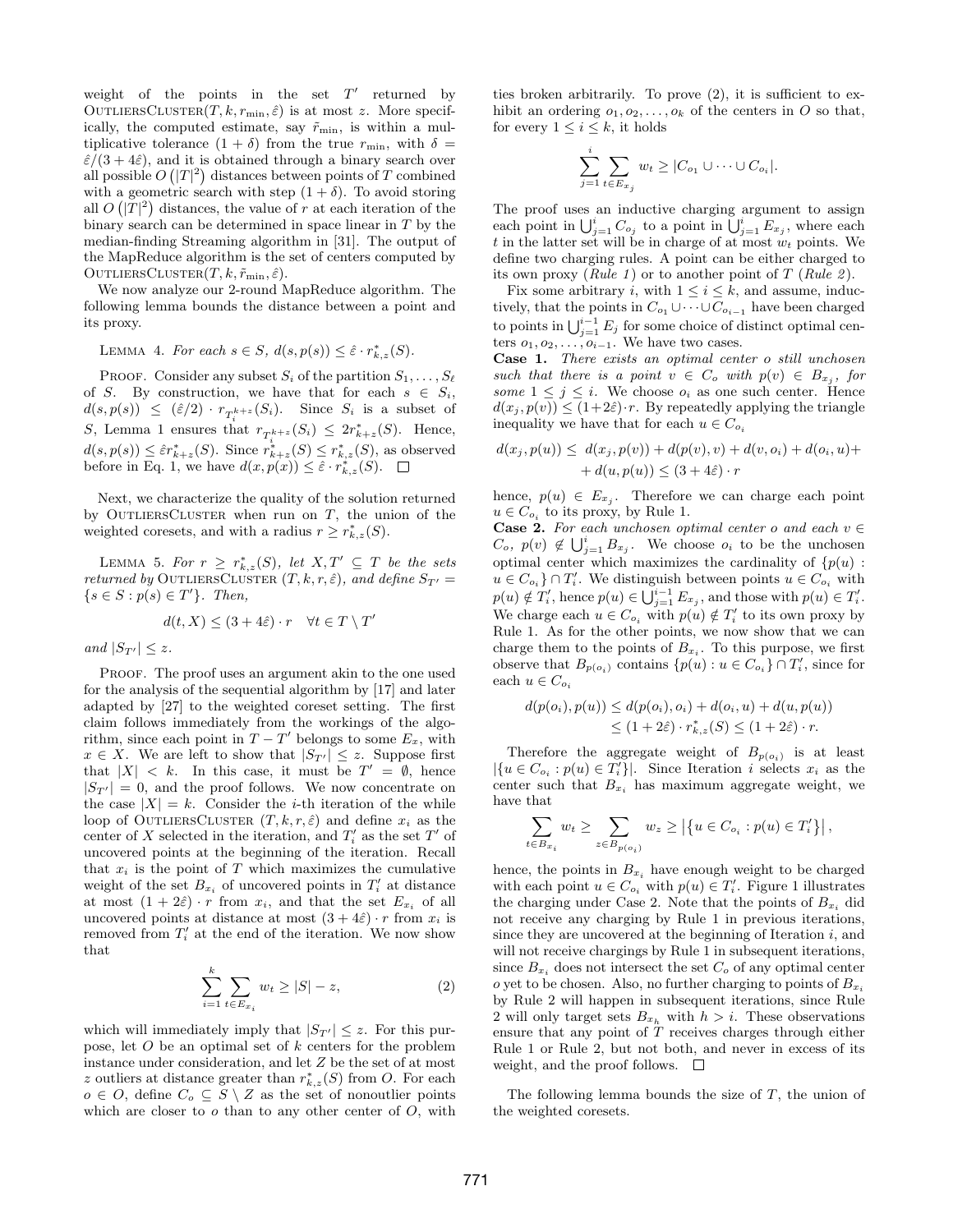

<span id="page-6-0"></span>Figure 1: Application of charging rules in case 2 of the proof. Round points are points of  $S$ , whereas star-shaped points are proxy points in T. Arrows represent charging.

LEMMA 6. If S belongs to a metric space of doubling dimension D, then

$$
|T| \le \ell \cdot (k+z) \cdot \left(\frac{4}{\hat{\varepsilon}}\right)^D
$$

PROOF. The proof proceeds similarly to the one of Lemma [3,](#page-4-1) with the understanding that the definition of doubling dimension is applied to each of the  $(k + z)$  clusters induced by the points of  $T_i^{k+z}$  on  $S_i$ .

Finally, we state the main result of this subsection.

THEOREM 2. Let  $0 < \varepsilon \leq 1$ . If the points of S belong to a metric space of doubling dimension D, then, when run with  $\hat{\varepsilon} = \varepsilon/6$ , the above 2-round MapReduce algorithm computes a  $(3+\varepsilon)$ -approximation for the k-center problem with z outliers with local memory  $M_L = O(|S|/\ell + \ell \cdot (k+z) \cdot (24/\varepsilon)^D)$ and linear aggregate memory.

PROOF. The result of Lemma [5](#page-5-1) combined with the stipulated tolerance of the search performed in the second round of the algorithm implies that the radius discovered by the search is  $\tilde{r}_{\min} \leq r_{k,z}^*(S)(1+\delta)$  with  $\delta = \hat{\varepsilon}/(3+4\hat{\varepsilon})$ . Also, by the triangle inequality, the distance between each nonoutlier point in S and its closest center will be at most  $\hat{\varepsilon}r_{k,z}^*(S) + (3+4\hat{\varepsilon})r_{k,z}^*(S)(1+\delta) \ \leq \ (3+6\hat{\varepsilon})r_{k,z}^*(S) \ \leq$  $(3+\varepsilon)r^*_{k,z}(S)$ , which proves the approximation bound. The bound on  $M_L$  follows since in the first round each reducer needs enough memory to store  $|S|/\ell$  points of the input, while in the second round the reducer computing the final solution requires enough memory to store the union of the  $\ell$ coresets, which, by Lemma [6,](#page-5-2) has size  $O((k+z)(4/\hat{\varepsilon})^D)$  =  $O((k+z)(24/\varepsilon)^D)$  each. Also, globally, the reducers need only sufficient memory to store the input, hence  $M_A =$  $O(|S|)$ .  $\square$ 

By setting  $\ell = \Theta\left(\sqrt{|S|/(k+z)}\right)$  in the above theorem we obtain:

Corollary 2. Our 2-round MapReduce algorithm computes a  $(3 + \varepsilon)$ -approximation for the kcenter problem with z outliers, with local memory

 $M_L = O\left(\sqrt{|S|(k+z)}(24/\varepsilon)^D)\right)$  and linear aggregate memory. For constant  $\varepsilon$  and  $D$ , the local memory bound becomes  $M_L = O\left(\sqrt{|S|(k+z)}\right)$ .

Improved sequential algorithm. A simple analysis implies that, by setting  $\ell = 1$ , our MapReduce strategy for the  $k$ -center problem with z outliers yields an efficient sequential  $(3 + \varepsilon)$ -approximation algorithm whose running time is  $O(|S||T| + k|T|^2 \log |T|)$ , where  $|T| = (k + z)(24/\varepsilon)^D$ , is the coreset size. For a wide range of values of  $k, z, \varepsilon$  and D this yields a substantially improved performance over the  $O(k|S|^2 \log |S|)$ -time state-of-the-art algorithm of [\[17\]](#page-12-9), at the expense of a negligibly worse approximation.

### *3.2.1 Higher space efficiency through randomization*

The analysis of very noisy datasets might require setting the number  $z$  of outliers much larger than  $k$ , while still  $o(|S|)$ . In this circumstance, the size of the union of the coresets T is proportional to  $\sqrt{|S|z}$ , and may turn out too large for practical purposes, due to the large local memory requirements and to the running time of the cubic sequential approximation algorithm run on  $T$  in the second round, which may become the real performance bottleneck of the entire algorithm. In this subsection, we show that this drawback can be significantly ameliorated by simply partitioning the pointset at random in the first round, at the only expense of probabilistic rather than deterministic guarantees on the resulting space and approximation guarantees. We say that an event related to a dataset  $S$  occurs with high probability p if  $p \geq 1 - 1/|S|^c$ , for some constant  $c \geq 1$ .

<span id="page-6-2"></span>The randomized variant of the algorithm works as follows. In the first round, the input set  $S$  is partitioned into  $\ell$  subsets  $S_i$ , with  $1 \leq i \leq \ell$ , by assigning each point to a random subset chosen uniformly and independently of the other points. Let  $z' = 6((z/\ell) + \log_2 |S|)$  and observe that, for large z and  $\ell$ , we have that  $z' \ll z$ . Then, in parallel on each partition  $S_i$ , GMM is run to yield a set  $T_i^{\tau_i}$  of  $\tau_i$ centers, where  $\tau_i \geq k + z'$  is the smallest value such that  $r_{T_i^{\tau_i}}(S_i) \leq (\hat{\varepsilon}/2) \cdot r_{T_i^{k+z'}}(S_i)$ . Define the coreset  $T_i = T_i^{\tau_i}$ and, again, for each point  $s \in S_i$  define its proxy  $p(s)$  to be the point of  $T_i$  closest to s. The rest of the algorithm is exactly as before using these new  $T_i$ 's.

The analysis proceeds as follows. Consider an optimal solution of the  $k$ -center problem with  $z$  outliers for  $S$ , and let  $O = \{o_1, o_2, \ldots, o_k\}$  be the set of k centers and  $Z_O$  the set of  $z$  outliers, that is the  $z$  points of  $S$  most distant from O. Recall that any point of  $S \setminus Z_O$  is at distance at most  $r_{k,z}^*(S)$  from O. The following lemma states that the outliers (set  $Z_O$ ) are well distributed among the  $S_i$ 's.

<span id="page-6-1"></span>LEMMA 7. With high probability, each  $S_i$  contains no more than  $z' = 6((z/\ell) + \log_2 |S|)$  points of  $Z_O$ .

PROOF. The result follows by applying Chernoff bound (4.3) of [\[30\]](#page-12-26) and the union bound, which yield that the stated event occurs with probability at least  $1 - 1/|S|^5$ .

The rest of the analysis mimics the one of the deterministic version.

LEMMA 8. The statements of both Lemmas [4](#page-5-3) and [5](#page-5-1) hold with high probability.

PROOF. We first prove that, with high probability, for each for each  $s \in S$ ,  $d(s, p(s)) \leq \hat{\varepsilon} \cdot r^*_{k,z}(S)$  (same as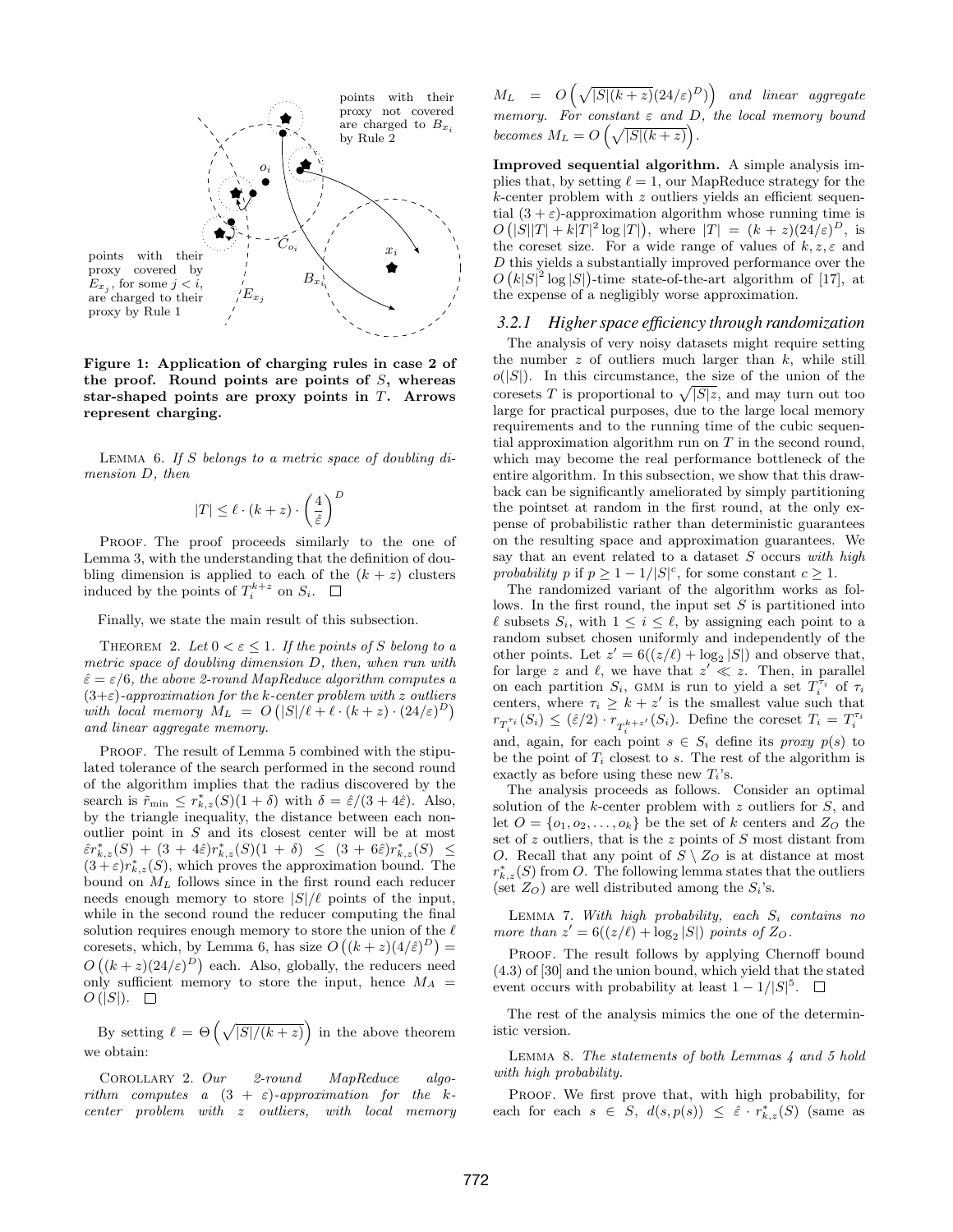Lemma [4\)](#page-5-3). Consider  $O$  and  $Z_O$ . We condition on the event that each  $S_i$  contains at most z' points of  $Z_O$ , which, by Lemma [7,](#page-6-1) occurs with high probability. Focus on an arbitrary subset  $S_i$ . For  $1 \leq j \leq \ell$ , let  $C_j$  be the set of points of  $S \setminus Z_O$  whose closest optimal center is  $o_j$ , and let  $C_j(i) = C_j \cap S_i$ . Consider the set  $T_i^{k+z'}$  $i^{k+z'}$  of centers determined by the first  $k + z'$  iterations of the GMM algorithm and let  $x \in S_i$  be the farthest point of  $S_i$  from  $T_i^{k+z'}$  $i^{k+z}$  . By arguing as in the proof of Lemma [3,](#page-4-1) it can be shown that any two points in  $T_i^{k+z'} \cup \{x\}$  are at distance at least  $r_{T_i^{k+z'}}(S_i)$ from one another and since two of these points must belong to the same  $C_i(i)$  for some j, by the triangle inequality we have that

$$
r_{T_i^{k+z'}}(S_i) \le 2r_{k,z}^*(S).
$$

Recall that the GMM algorithm on  $S_i$  is stopped at the first iteration  $\tau_i$  such that  $r_{T_i^{\tau_i}}(S_i) \leq (\hat{\varepsilon}/2) \cdot r_{T_i^{k+z'}}(S_i)$ , hence

$$
r_{T_i^{\tau_i}}(S_i) \le (\hat{\varepsilon}/2) \cdot r_{T_i^{k+z'}}(S_i) \le (\hat{\varepsilon}/2) \cdot 2r_{k,z}^*(S) = \hat{\varepsilon} \cdot r_{k,z}^*(S).
$$

The desired bound on  $d(s, p(s))$  immediately follows. Conditioning on this bound, the proof of Lemma [5](#page-5-1) can be repeated identically, hence the stated property holds.  $\Box$ 

By repeating the same argument used in Lemma [6,](#page-5-2) one can easily argue that, if S belongs to a metric space of doubling dimension  $D$ , then the size of the weighted coreset  $T$  is

$$
|T| \leq \ell \cdot (k + z') \cdot \left(\frac{4}{\hat{\varepsilon}}\right)^D.
$$

This bound, together with the results of the preceding lemma, immediately implies the analogous of Theorem [2](#page-6-2) stating that, with high probability, the randomized algorithm computes a  $(3 + \varepsilon)$ -approximation for the k-center problem with z outliers with local memory  $M_L =$  $O(|S|/\ell + \ell \cdot (k + z') \cdot (24/\varepsilon)^D)$  and linear aggregate memory. Observe that  $z$  is now replaced by (the much smaller)  $z'$  in the local memory bound.

By choosing  $\ell = \Theta\left(\sqrt{|S|/(k + \log |S|)}\right)$  we obtain:

Corollary 3. With high probability, our 2-round MapReduce algorithm computes a  $(3 + \varepsilon)$ -approximation for the k-center problem with z outliers, with local memory  $M_L = O\left(\left(\sqrt{|S|(k+\log |S|)}+z\right)(24/\varepsilon)^D\right)$  and linear aggregate memory. For constant  $\varepsilon$  and  $D$ , the local memory bound becomes  $M_L = O\left(\sqrt{|S|(k + \log |S|)} + z\right)$ 

With respect to the deterministic version, for large values of z a substantial improvement in the local memory requirements is achieved.

Remark. Thanks to the incremental nature of gmm, our coreset-based MapReduce algorithms for the k-center problem, both without and with outliers, need not know the doubling dimension D of the underlying metric space in order to attain the claimed performance bounds. This is a very desirable property, since, in general, D may not be known in advance. Moreover, if D were known, a factor  $\sqrt{(c/\varepsilon)^D}$ in local memory (where  $c = 4$  for k-center, and  $c = 24$  for k-center with z outliers) could be saved by setting  $\ell$  to be a factor  $\Theta\left(\sqrt{(c/\varepsilon)^D}\right)$  smaller.

# <span id="page-7-0"></span>4. STREAMING ALGORITHM FOR K-CENTER WITH *z* OUTLIERS

As mentioned in the introduction, in the Streaming setting we will only consider the  $k$ -center problem with  $z$  outliers. Consider an instance S of the problem and fix a precision parameter  $\hat{\varepsilon} \in (0,1]$ . Suppose that the points of S belong to a metric space of known doubling dimension D. Our Streaming algorithm also adopts a coreset-based approach. Specifically, in a pass over the stream of points of  $S$  a suitable weighted coreset  $T$  is selected and stored in the working memory. Then, at the end of the pass, the final set of centers is determined through multiple runs of Out-LIERSCLUSTER on  $T$  as was done in the second round of the MapReduce algorithm described in Subsection [3.2.](#page-4-0) Below, we will focus on the coreset construction.

The algorithm computes a coreset T of  $\tau \geq k + z$  centers which represent a good approximate solution to the  $\tau$ -center problem on S (without outliers). The value of  $\tau$ , which will be fixed later, depends on  $\hat{\varepsilon}$  and D. The main difference with the MapReduce algorithm is the fact that we cannot exploit the incremental approach provided by GMM, since no efficient implementation of GMM in the Streaming setting is known. Hence, for the computation of  $T$  we resort to a novel weighted variant of the doubling algorithm by Charikar et al. [\[16\]](#page-12-23) which is described below.

For a given stream of points  $S$  and a target number of centers  $\tau$ , the algorithm maintains a weighted set  $T$  of centers selected among the points of S processed so far, and a lower bound  $\phi$  on  $r^*_{\tau}(S)$ . T is initialized with the first  $\tau + 1$  points of S, with each  $t \in T$  assigned weight  $w_t = 1$ , while  $\phi$  is initialized to half the minimum distance between the points of T. For the sake of the analysis, we will define a proxy function  $p : S \to T$  which, however, will not be explicitly stored by the algorithm. Initially, each point of  $T$  is proxy for itself. The remaining points of S are processed one at a time maintaining the following invariants:

- (a) T contains at most  $\tau$  centers.
- (b)  $\forall t_1, t_2 \in T$  we have  $d(t_1, t_2) > 4\phi$
- (c)  $\forall s \in S$  processed so far,  $d(s, p(s)) \leq 8\phi$ .
- (d)  $\forall t \in T$ ,  $w_t = |\{s \in S \text{ processed so far}: p(s) = t\}|$ .
- (e)  $\phi \leq r^*_{\tau}(S)$ .

The following two rules are applied to process each new point  $s \in S$ . The update rule checks if  $d(s,T) \leq 8\phi$ . If this is the case, the center  $t \in T$  closest to s is identified and  $w_t$  is incremented by one, defining  $p(s) = t$ . If instead  $d(s, T)$ 8 $\phi$ , then s is added as a new center to T, setting  $w_s$  to 1 and defining  $p(s) = s$ . Note that in this latter case, the size of T may exceed  $\tau$ , thus violating invariant (a). When this happens, the following merge rule is invoked repeatedly until invariant (a) is re-established. Each invocation of this rule first sets  $\phi$  to  $2\phi$ , which, in turn, may lead to a violation of invariant (b). If this is the case, for each pair of points  $u, v \in T$  violating invariant (b), we discard u and set  $w_v \leftarrow$  $w_v + w_u$ . Conceptually, this corresponds to the update of the proxy function which redefines  $p(x) = v$ , for each point x for which  $p(x)$  was equal to u.

Observe that, at the end of the initialization, invariants (a) and (b) do not hold, while invariants  $(c) \div (e)$  do hold. Thus, we prescribe that the merge rule and the reinforcement of invariant (b) are applied at the end of the initialization before any new point is processed. This will ensure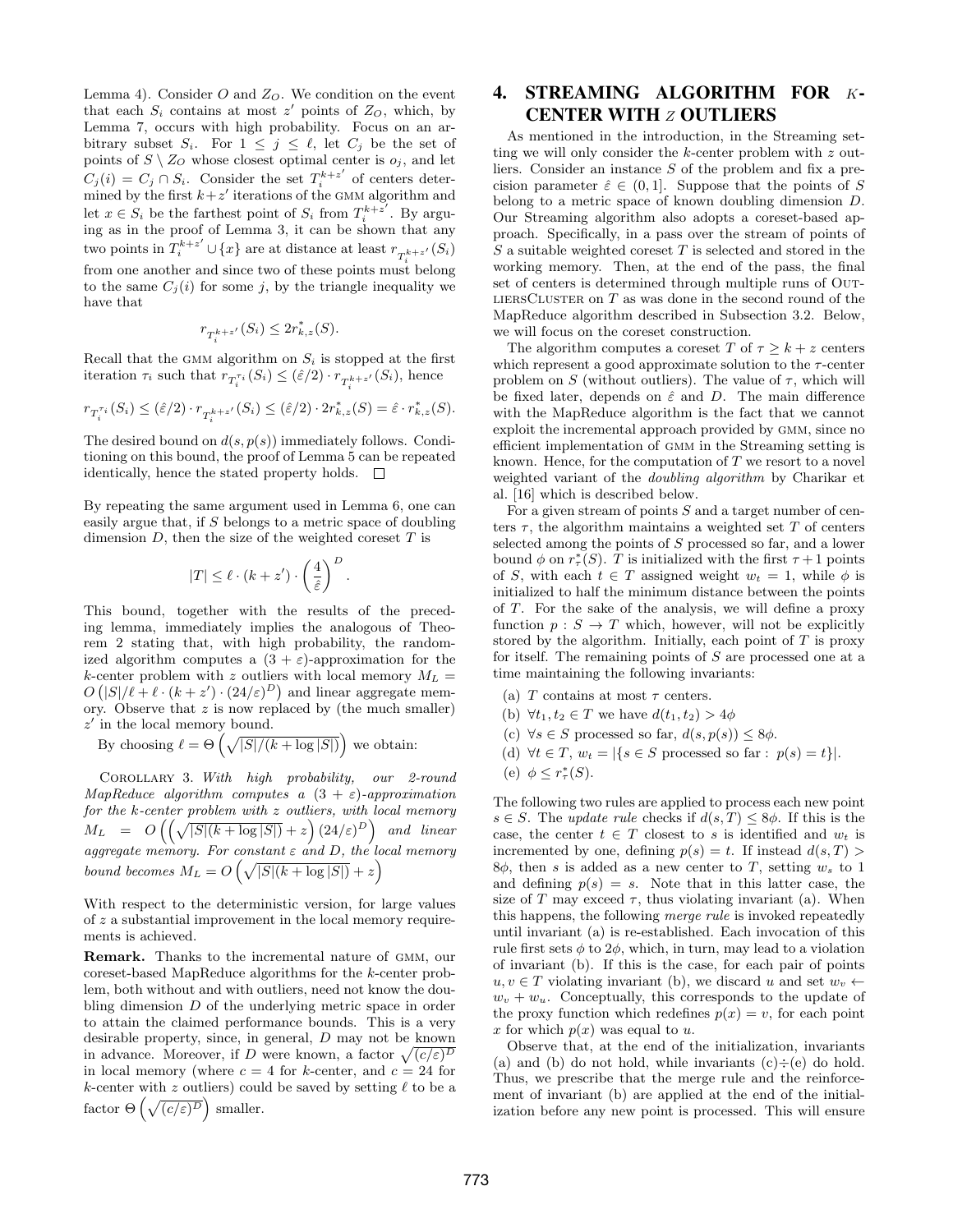that all invariants hold before the  $(\tau+2)$ nd point of S is processed. The following lemma shows the above rules maintain all invariants.

#### Lemma 9. After the initialization, at the end of the processing of each point  $s \in S$ , all invariants hold.

PROOF. As explained above, all invariants are enforced at the end of the initialization. Consider the processing of a new point s. It is straightforward to see that the combination of update and merge rules maintain invariants (a)-(d). We now show that invariant (e) is also maintained. After the update rule is applied, only invariant (a) can be violated. Suppose that this is the case, hence  $|T| = \tau + 1$ . Each pair of centers in T are at distance at least  $4\phi$  from one another (invariant (b)). Let  $\phi'$  be the new value of  $\phi$  resulting after the required applications of the merging rule. It is easy to see that until the penultimate application of the merge rule, T still contains  $\tau + 1$  points. Therefore each pair of these points must be at distance at least  $4(\phi'/2) = 2\phi'$  from one another. This implies, that  $\phi'$  is still a lower bound to  $r^*_{\tau}(S)$ .

As an immediate corollary of the previous lemma, we have that after all points of S have been processed,  $d(s, p(s))$  <  $8 \cdot r^*_{\tau}(S)$  for every  $s \in S$ . Moreover, it is immediate to see that the working memory required by the algorithm has size  $\Theta(\tau)$ . Fix now  $\tau = (k+z)(16/\hat{\varepsilon})^D$  and let T be the weighted coreset T of size  $\tau$  returned by the above algorithm. The following lemma (whose proof can be found in [\[12\]](#page-12-27)) is the counterpart of Lemma [4](#page-5-3) in the Streaming setting.

LEMMA 10. For every  $s \in S$ ,  $d(s, p(s)) \leq \hat{\varepsilon} \cdot r^*_{k,z}(S)$ .

The following theorem states the main result of this section.

THEOREM 3. Let  $0 < \varepsilon \leq 1$ . If the points of S belong to a metric space of doubling dimension D, then, when run with  $\hat{\varepsilon} = \varepsilon/6$ , the above 1-pass Streaming algorithm computes a  $(3+\varepsilon)$ -approximation for the k-center problem with z outliers with working memory of size  $O((k+z)(96/\varepsilon)^D)$ .

PROOF. Given the result of Lemma [10,](#page-8-1) the approximation factor can be established in exactly the same way as done for the MapReduce algorithm (refer to Lemma [5](#page-5-1) and Theorem [2\)](#page-6-2), while the bound on the working memory size follows directly from the choice of  $\hat{\varepsilon}$ , the fact that  $|T| = \tau = (k+z)(16/\hat{\varepsilon})^D$ , and the fact that the Streaming algorithm needs memory proportional  $|T|$ .  $\square$ 

<span id="page-8-3"></span>COROLLARY 4. For constant  $\varepsilon$  and D, the above Streaming algorithm computes a  $(3 + \varepsilon)$ -approximation for the kcenter problem with z outliers with working memory of size  $O((k+z))$ , independent of  $|S|$ .

A few remarks are in order. For simplicity, to compute the weighted coreset  $T$  we preferred to adapt the 8-approximation algorithm by [\[16\]](#page-12-23) rather than the more complex  $(2 + \varepsilon)$ -approximation algorithm by [\[28\]](#page-12-10), since this choice does not affect the approximation guarantee of our algorithm but comes only at the expense of a slight increase in the coreset size. Also, by applying similar techniques, we can obtain a Streaming algorithm for the k-center problem without outliers which uses  $O(k(1/\varepsilon)^D)$  space and features the same  $(2 + \varepsilon)$ -approximation as [\[28\]](#page-12-10). In Section [5](#page-8-0) we compare the two algorithms experimentally.

A 2-pass Streaming algorithm oblivious to D. As explained before, thanks to its incremental nature, the MapReduce coreset construction does not require explicit knowledge of the doubling dimension D of the metric space. However, this is not the case for the 1-pass Streaming algorithm described above, which requires the apriori knowledge of D to determine the proper value of  $\tau$ . While in practice one can set  $\tau$  to exercise suitable tradeoffs between running time, working memory space and approximation quality, it is of theoretical interest to observe that a simple-two pass algorithm oblivious to  $D$  with roughly the same bounds on the size of the working memory can be obtained by "simulating" the 2-round MapReduce algorithm for  $\ell = 1$ .

In the first pass, we run the doubling algorithm of [\[16\]](#page-12-23) for the  $(k+z)$ -center problem, thus obtaining a radius value  $\hat{r} \leq 8r_{k+z}^* \leq 8r_{k,z}^*$ . Using  $\hat{r}$  as an estimate for  $r_{k,z}^*$ , in the second pass we determine a maximal weighted coreset T of points whose mutual distances are greater than  $(\varepsilon/48)\hat{r}$ . During the pass, each point  $s \in S-T$  is virtually assigned to a proxy in T at distance at most  $(\varepsilon/48)\hat{r}$ , and for every  $x \in T$ a weight is computed as the number of points for which  $x$  is proxy. Finally, our weighted variant of the algorithm of [\[17\]](#page-12-9) is run on T. It is easy to see that  $|T| \leq (k+z)(96/\varepsilon)^D$  and that each point of S is at distance at most  $\varepsilon/6$  from its proxy. This immediately implies this two-pass strategy returns a  $(3 + \varepsilon)$ -approximate solution to the k-center problem with z outliers with the same working memory bounds as those stated in Theorem [3](#page-8-2) and Corollary [4.](#page-8-3)

## <span id="page-8-1"></span><span id="page-8-0"></span>5. EXPERIMENTS

<span id="page-8-2"></span>In order to demonstrate the practical appeal of our approach, we designed a suite of experiments with the following objectives: (a) to assess the impact of coreset size on solution quality in our MapReduce and Streaming algorithms and to compare them to the state-of-the-art algorithms for k-center with and without outliers (Subsections [5.1](#page-9-0) and [5.2,](#page-9-1) respectively); (b) to assess the scalability of our MapReduce algorithms (Subsection [5.3\)](#page-10-0); and (c) to show that the MapReduce algorithm for  $k$ -center without outliers yields a much faster sequential algorithm for the problem (Subsection [5.4\)](#page-11-1).

Experimental setting. The experiments were run on a cluster of 16 machines, each equipped with a 18GB RAM and a 4-core Intel I7 processor, connected by a 10GBit Ethernet network, using Spark [\[34\]](#page-12-28) for implementing the MapReduce algorithms, and a sequential simulation for the Streaming setting. We exercised our algorithms on two lowdimensional real-world datasets used in [\[27\]](#page-12-12), to facilitate the comparison with that work, and on a higher-dimensional dataset as a stress test for our dimension-sensitive strategies. The first dataset, Higgs [\[2\]](#page-12-29), contains 11 million points used to train learning algorithms for high-energy Physics experiments. The second dataset, Power [\[3\]](#page-12-30), contains 2,075,259 points which are measurements of electric power consumptions in a house over four years. The Higgs dataset features 28 attributes, where 7 of them are a function of the other 21. In [\[27\]](#page-12-12) only the 7 derived attributes were used: we do the same for the sake of comparison. The Power dataset has 7 numeric attributes (we ignore the two non numeric features). The third higher-dimensional dataset was obtained from a dump of the English Wikipedia (dated December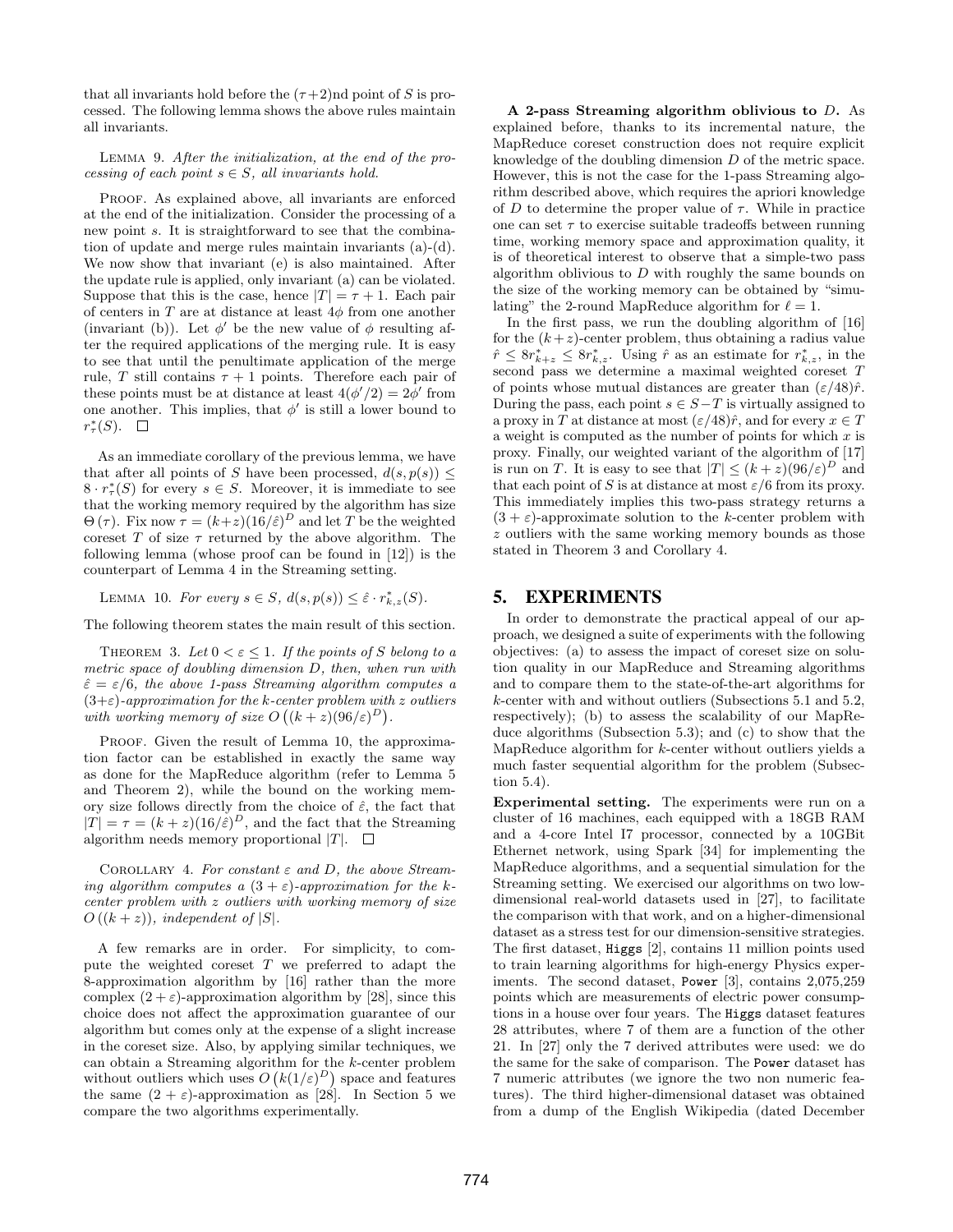

<span id="page-9-2"></span>Figure 2: Approximation ratio attained by the MapReduce algorithm for  $k$ -center using coresets of size  $\mu k$ , with  $\mu = 1, 2, 4, 8$ , and parallelism  $\ell = 2, 4, 8, 16$ .

2017) using the word2vec [\[29\]](#page-12-31) model with 50 dimensions. This dataset, which we call Wiki, comprises 5,512,693 vectors. To test the scalability of our algorithms, we also generated artificially-inflated instances of the Higgs, Power, and Wiki datasets (see details in Subsection [5.3\)](#page-10-0). For all datasets we used the Euclidean distance. All numerical figures have been obtained as averages over at least 10 runs and are reported in the graphs together with 95% confidence intervals. The solution quality is expressed in terms of the approximation ratio, estimated empirically as the ratio between the radius of the returned clustering and the best radius ever found across all experiments with the same dataset and parameter configuration. (Note that the hardness of the problems makes computing the actual optimal solution unfeasible.) The source code of our algorithms is publicly available at <https://github.com/Cecca/coreset-clustering>.

### <span id="page-9-0"></span> $5.1$  k-center

We first evaluated the MapReduce algorithm for the kcenter problem, presented in Subsection [3.1,](#page-3-1) aiming at assessing the impact of the coreset size on the quality of the returned solution. For simplicity, rather than varying the precision parameter  $\varepsilon$ , we varied the size of the coreset  $T_i$ extracted from each partition  $S_i$ , setting it to the same value  $\tau = \mu k$  for all i, with  $\mu = 1, 2, 4, 8$ . Note that for  $\mu = 1$  the algorithm corresponds to the one in [\[27\]](#page-12-12). We fixed  $k = 50$ for the Higgs dataset,  $k = 100$  for the Power dataset, and  $k = 60$  for the Wiki dataset. These values of k, determined through a number of experiments (omitted for brevity) have been chosen as reasonable values marking the beginning of a plateau in the radius of the clustering induced by the returned centers. The plot in Figure [2](#page-9-2) reports the approximation ratio attained by the algorithm for different coreset sizes and degrees of parallelism. As implied by the theory, the solution quality improves noticeably as the size of the coreset (regulated by  $\mu$ ) increases. Moreover, the experiments show that, with respect to the algorithm by [\[27\]](#page-12-12) (blue bar in the plot), even a moderate increase in the coreset size yields a sensibly better solution. This behavior is observed also on the Wiki dataset, which, given its high dimensionality, is a difficult input for our algorithm. In these experiments, the running times, not reported for brevity, exhibited essentially a linear behavior in  $\tau$ , for fixed parallelism, but remained tolerable (under one minute) even for  $\tau = 8k$  and parallelism  $\ell = 2$ . Considering also the scalability of the algorithm, which will be assessed in Subsection [5.3,](#page-10-0) we can conclude that using larger coresets can yield better solution quality at a tolerable performance penalty. From the figure, we finally observe that increasing the parallelism  $\ell$  also



<span id="page-9-3"></span>Figure 3: Approximation ratio (top) and running time (bottom) attained by the deterministic and randomized MapReduce algorithms for the k-center with z outliers problem, using coresets of size  $\mu(k+z)$ and  $\mu(k + 6 \cdot z/\ell)$ , respectively, with  $\mu = 1, 2, 4, 8$ , and fixed parallelism  $\ell = 16$ .

leads to better solutions, which is due to the fact that the size  $\ell \cdot \tau$  of the aggregated coreset T on which GMM is run in the second round, increases.

For what concerns the Streaming setting, as observed in Subsection [1.2](#page-1-1) and Section [4,](#page-7-0) our coreset approach would yield an algorithm matching the approximation quality of the state-of-the-art  $(2+\varepsilon)$ -approximation algorithm by [\[28\]](#page-12-10). Nonetheless, we performed a number of experiments to compare the practical performance of the two algorithms. The results, omitted for brevity but reported in [\[12\]](#page-12-27), show that the algorithm by [\[28\]](#page-12-10) makes slightly better use of the available space, although our approach often exhibits higher throughput while yielding similar approximation quality.

## <span id="page-9-1"></span>5.2  $k$ -center with outliers

To evaluate our algorithms for the k-center problem with z outliers, we artificially injected outliers into the datasets as follows. For each dataset, we first determined radius  $r_{\text{MED}}$  and center  $c_{\text{MED}}$  of its Minimum Enclosing Ball (MEB). Then, we added  $z = 200$  points at distance  $100 \cdot r_{\text{MED}}$  from the  $c_{\text{MED}}$  in random directions. By doing so, each added point is at distance  $\geq 99 \cdot r_{\text{MED}}$  from any point in the dataset. Furthermore, we verified that the minimum distance between any two added points is  $\geq 10 \cdot r_{\text{MED}}$ , making these points true outliers.

A first set of experiments was run to compare the deterministic and randomized versions of our algorithm presented in Subsection [3.2](#page-4-0) against each other and against the algo-rithm in [\[27\]](#page-12-12). We set  $k = 20$  and  $z = 200$  for both datasets and fixed the parallelism to  $\ell = 16$ . Also, we partitioned the data adversarially, placing all outliers in the same partition so to better test the benefits of randomization. As before, rather than regulating the size of each coreset  $T_i$  through the precision parameter, we fixed it equal to  $\tau$  for each i, setting  $\tau = \mu(k + z)$  for the deterministic algorithm, and  $\tau = \mu(k + 6 \cdot z/\ell)$  for the randomized one, with  $\mu = 1, 2, 4, 8$ . Again, the deterministic algorithm with  $\mu = 1$  coincides with the algorithm by [\[27\]](#page-12-12). Based on Lemma [7,](#page-6-1) the term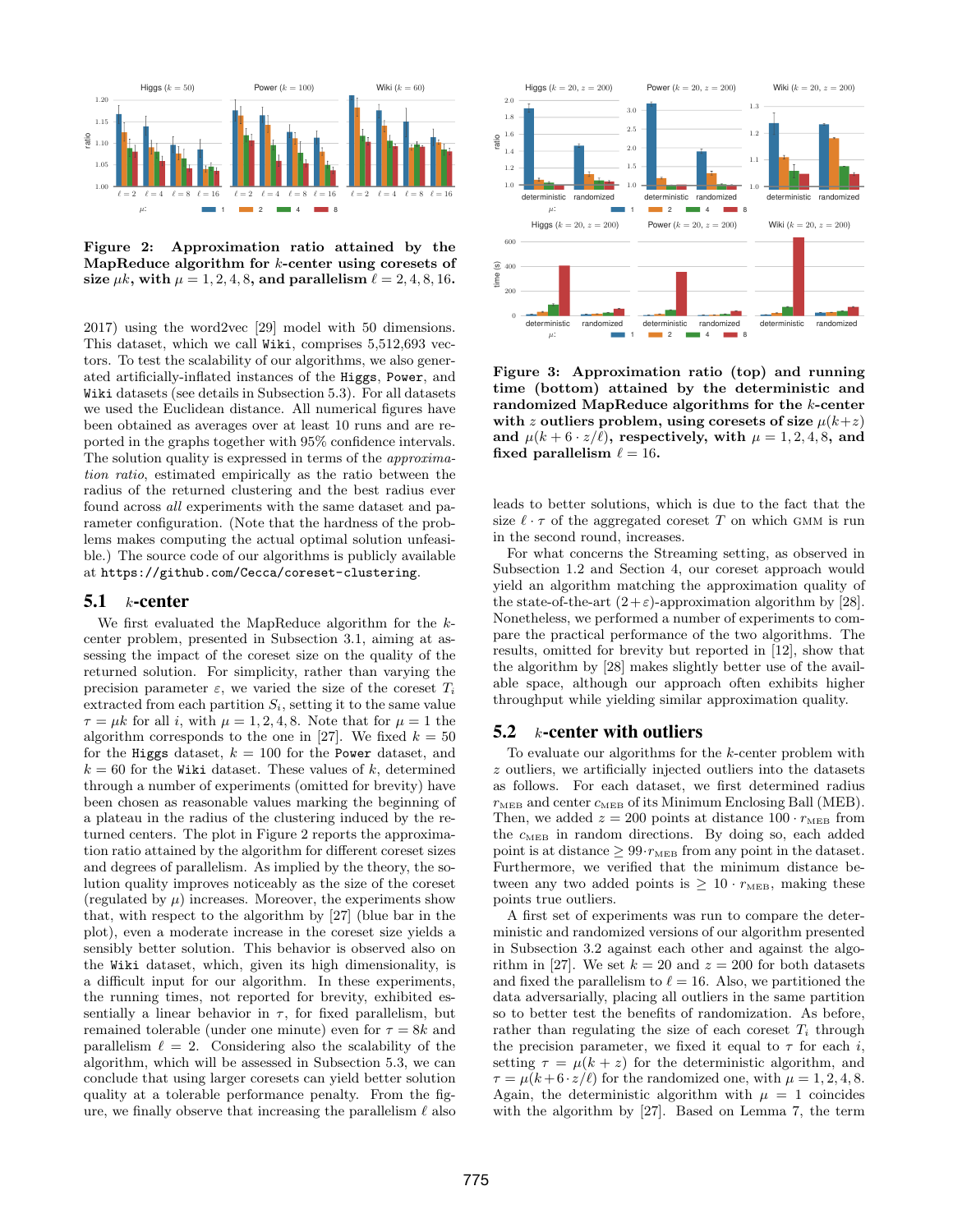

<span id="page-10-1"></span>Figure 4: Approximation ratio (top) and throughput (bottom) versus space for CoresetOutliers (in orange) and BaseOutliers (in green). CoresetOutliers uses space  $\mu(k+z)$ , with  $\mu = 1, 2, 4, 8, 16$ , Base-Outliers requires space  $m(k \cdot z)$ , with  $m = 1, 2, 4, 8, 16$  $(\mu$  and m increase from left to right in each plot). Space and throughput are in logarithmic scale.

 $6·z/\ell$  in the value of  $\tau$  for the randomized algorithm is meant to upper bound the number of outliers included in each partition (ignoring the logarithmic factor which is needed to ensure high probability only when  $z \simeq \ell$ .

Figure [3](#page-9-3) reports the results of these experiments. As before, we note that the quality of the solution improves noticeably with the coreset size (regulated by  $\mu$ ) and even a moderate increase in the coreset size yields a significant improvement with respect to the baseline of [\[27\]](#page-12-12), represented by the blue column ( $\mu = 1$ , deterministic). In particular, when  $\mu = 1$  the coreset extracted from the partition containing all outliers is forced to include the outliers, hence few other centers can be selected to account for the non-outlier points in the partition, which are thus underrepresented. In this case, the randomized algorithm, where the number of outliers per partition is smaller and slightly overestimated by the constant 6, attains a better solution quality. As the coreset size increases, there is a sharper improvement of the quality of the solution found by the deterministic algorithm, since there are now enough centers to well represent the nonoutlier points, even in the partition containing all outliers, while in the randomized algorithm, the effect of the coreset size on the quality of the solution is much smoother. Neverthe less, for  $\mu > 1$ , the randomized algorithm finds solutions of comparable quality to the ones found by the deterministic algorithm, using much smaller coresets. For what concerns the running time, the bottom plots of Figure [3](#page-9-3) clearly show that the reduction in the coreset size featured by the randomized algorithm yields high gains in performance, providing evidence that this algorithm can attain much better solutions than [\[27\]](#page-12-12) with a comparable running time.

In a second set of experiments, we studied the impact of the coreset size on the quality of the solution computed by the Streaming algorithm presented in Section [4](#page-7-0) (dubbed CORESETOUTLIERS) and compared its performance with the state-of-the-art algorithm of [\[28\]](#page-12-10) (dubbed BASEOUTLIERS) which essentially runs a number  $m$  of parallel instances of a  $(k \cdot z)$ -space Streaming algorithm, where m depends on the desired approximation target. We used the same datasets and the same input parameters  $(k = 20$  and  $z = 200)$  as in the previous experiment. The points are shuffled before being streamed to the algorithms. Since the two algorithms feature different parameters, we compare their performance as a function of the amount of space used, which is  $\mu(k+z)$ (i.e., the coreset size) for CORESETOUTLIERS, and  $m(k \cdot z)$ for BASEOUTLIERS. The results are reported in Figure [4.](#page-10-1) We observe that for Higgs and Power CORESETOUTLIERS yields better approximation ratios than BaseOutliers using considerably less space, which is coherent with the better theoretical quality featured by the former algorithm. For both algorithms, using more resources (i.e., larger values of  $\mu$  and  $m$ , respectively) leads to better quality solutions, with CORESETOUTLIERS approaching the best quality ever attained (approximation ratio almost 1). As for Wiki, we note that both algorithms already yield very good solutions with minimum space, which implies that for this dataset larger space does not provide significant quality improvements. This is probably an effect of the high dimensionality of the dataset. To assess efficiency, we considered throughput, i.e., the number of points processed per second by the algorithm ignoring the cost of streaming data from memory. As expected, for both CORESETOUTLIERS and BASEOUTliers throughput is inversely proportional to the space used. However, by comparing the top and bottom graphs for each dataset, it can be immediately seen that for a fixed approximation ratio, CORESETOUTLIERS uses less space and exhibits a throughput substantially higher (always more than 1 order of magnitude). Thanks to its high throughout, even for large values of  $\mu$ , CORESETOUTLIERS is able to keep up with real-world streaming pipelines (e.g., in 2013 Twitter peaked at 143,199 tweets/s [\[1\]](#page-12-32)).

# <span id="page-10-0"></span>5.3 Scalability of the MapReduce algorithms

For brevity, we focus on the randomized MapReduce algorithm for the k-center problem with z outliers, since the results for the other cases are similar. A first set of experiments was run to assess the scalability with respect to the input size. To this end, we generated synthetic instances of the Higgs, Power, and Wiki datasets,  $h$  times larger than the original datasets, with  $h = 25, 50$  and 100. We used the following generation process. Starting with the original dataset, a random point is sampled, and each of its coordinates is modified through the addition of a Gaussian noise term with mean 0 and standard deviation which is 10% of the difference between the maximum and the minimum value of that coordinate across the original dataset. This perturbed point is then added to the synthetic dataset until the desired size is reached. The rationale behind this construction is to build a (much larger) synthetic dataset with the same clustered structure as the original one, similarly to the SMOTE technique used in machine learning to combat class imbalance [\[18\]](#page-12-33). Also, outliers have been added to each generated instance, as detailed in the previous subsection. On each instance of the datasets we ran the randomized MapReduce algorithm with  $k = 20$ ,  $z = 200$ , using maximum parallelism  $(\ell = 16)$  and setting the size of each coreset  $T_i$  to  $8*(k+6\cdot z/\ell)$ . Figure [5](#page-11-2) plots the running times (averages of 10 runs) and shows that the algorithm scales linearly with the input size.

We ran a second set of experiments to assess the scalability of the algorithm with respect to the number of processors.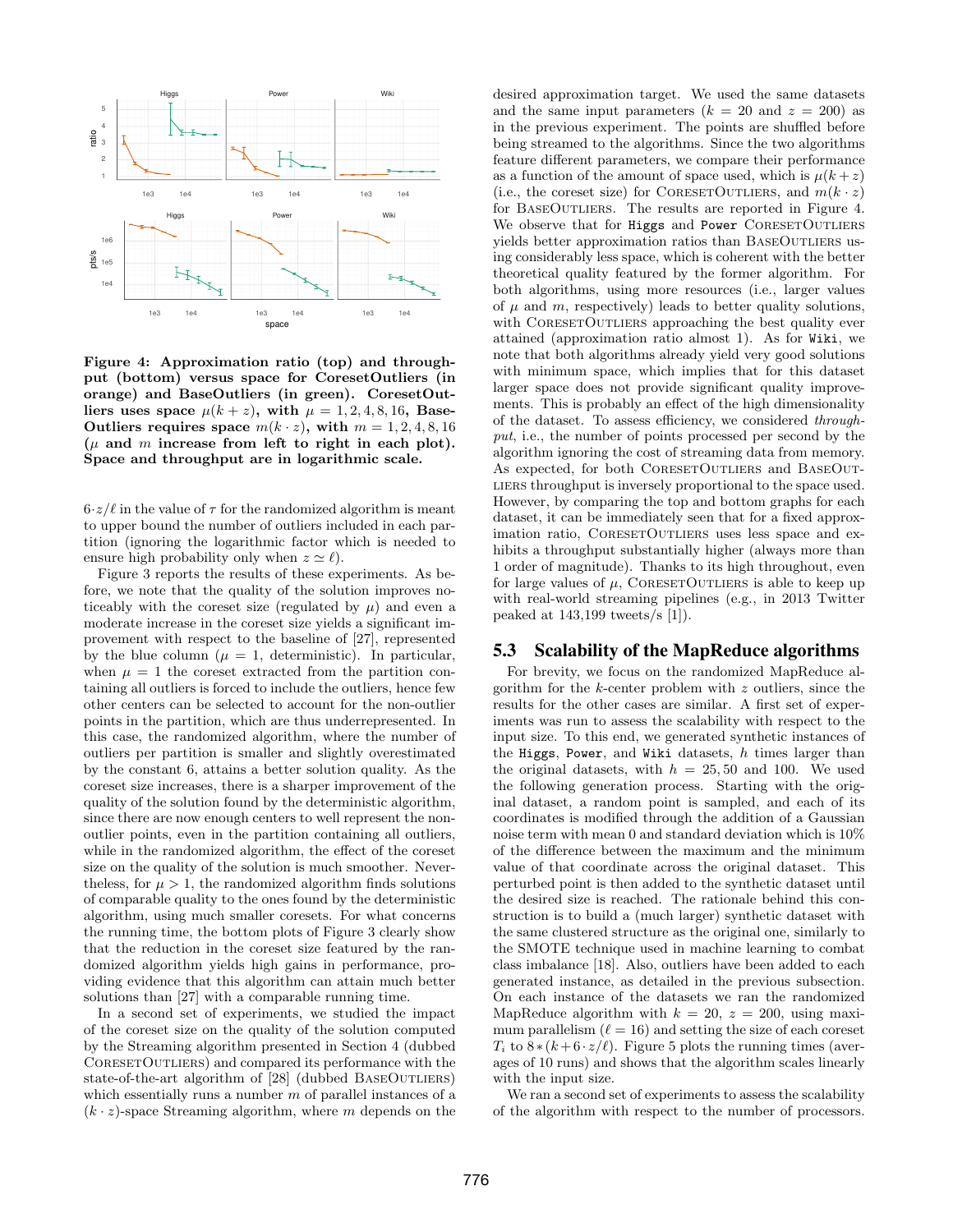

<span id="page-11-2"></span>Figure 5: Scalability with respect to input size of the randomized MapReduce algorithm for the k-center problem with z outliers, using coresets of size  $8 \cdot (k+6 \cdot )$  $z/\ell$ ) and parallelism 16. Both axes are in logarithmic scale.



<span id="page-11-3"></span>Figure 6: Scalability with respect to the number of processors of the randomized MapReduce algorithm for the  $k$ -center problem with  $z$  outliers, using coresets of size  $8*(16k+6z)$  and parallelism  $\ell = 1, 2, 4, 8, 16$ . Each point is labeled with the sum of the time required to build the coreset (orange area) and the time required to compute the final solution on the coreset (blue area).

For these experiments, we used the original datasets with added outliers, setting  $k = 20$  and  $z = 200$ , as before. In order to target the same solution quality over all runs, we fixed the size of the union of the coresets, from which OUTLIER-SCLUSTER extracts the final solution, equal to  $8(16k + 6z)$ , which corresponds to the case  $\mu = 8$  and  $\ell = 16$  of Figure [3.](#page-9-3) Then, we ran the algorithm varying the parallelism  $\ell$  between 1 and 16, setting, for each value of  $\ell$ , the size of each  $T_i$  to  $\tau_\ell = 8(16k + 6z)/\ell$ , so to obtain the desired size for the union. Figure [6](#page-11-3) plots the running times distinguishing between the time required by the coresets construction (orange area) and the time required by OUTLIERSCLUSTER (blue area). While the latter time is clearly constant, coreset construction time, which dominates the running time for small  $\ell$ , scales superlinearly with the number of processors. In fact, doubling the parallelism results in about a 4-fold improvement of the running time up to 8 processors, since each processor performs work proportional to  $\tau_\ell \cdot |S|/\ell$ , and  $\tau_{\ell}$  embodies an extra factor  $\ell$  in the denominator. This effect is milder going from 8 to 16 processors because of the overhead of initial random shuffle of the data.

### <span id="page-11-1"></span>5.4 Improved sequential performance

As we discussed in Section [3,](#page-3-0) for the k-center problem with z outliers we can improve on the superquadratic complexity of the state of the art algorithm in [\[17\]](#page-12-9), which we dub CHARIKARETAL in the following, by running our deterministic MapReduce algorithm sequentially, at the expense of a slightly worse approximation guarantee. (In fact, the CHARIKARETAL algorithm amounts to  $O(\log |S|)$  ex-



### <span id="page-11-4"></span>Figure 7: Running time (top, in logarithmic scale) and radius (bottom) of different sequential algorithms on a sample of 10 thousands points of Higgs, Power, and Wiki.

ecutions of our OUTLIERSCLUSTER with  $\hat{\varepsilon} = 0$  and unit weights on the entire input  $S$ .) To quantify the achievable gains, we took a sample of 10000 points from each dataset (so to keep CHARIKARETAL's running time within feasible bounds). As before, we injected 200 outliers, using the same procedure outlined above, and set  $k = 20$  and  $z = 200$ . We ran our MapReduce algorithm with  $\ell = 1$  (indeed, for  $\ell = 1$ , the algorithm is sequential) and  $\mu = 1, 2, 4, 8$ . Figure [7](#page-11-4) reports, for the three datasets, the running times (top plots) and the radii of the returned clusterings (bottom plot) for CHARIKARETAL and our algorithm for varying  $\mu$ . Measures are averages over 10 runs, with the input dataset shuffled before each run. Note that the case  $\mu = 1$  corresponds to the algorithm in  $[27]$ , therefore we label it as MALKOMESETAL From the figure it is clear that building a coreset before running OUTLIERSCLUSTER is highly beneficial for the running time, which improves by one order of magnitude. However, the solution quality for MALKOMESETAL (i.e.,  $\mu = 1$ ) is much worse than the one featured by CHARIKARETAL. In contrast, the bars for  $\mu > 1$  show that a substantial performance improvement over the one of CHARIKARETAL can be attained, while keeping the approximation quality essentially unchanged. Observe that, in some cases, our algorithm returns better radii than CHARIKARETAL, even if from the theory one would expect a slightly worse behavior. This is probably due to the fact that while CHARIKARETAL is essentially insensitive to shufflings of the data, our coreset construction, based on GMM, introduces an element of arbitrariness with the choice of the initial center, which may result in different coresets for different shuffles, potentially leading to a better average solution quality.

# <span id="page-11-0"></span>6. CONCLUSIONS

We presented MapReduce and Streaming algorithms for the k-center problem (with and without outliers) based on flexible coreset constructions. These constructions yield a wide spectrum of space-accuracy tradeoffs regulated by the doubling dimension  $D$  of the underlying space. The theoretical analysis of the algorithms is complemented by experimental evidence of their practicality.

Future avenues of research include further improvements of the local memory requirements of the MapReduce algorithms, the development of a 1-pass Streaming algorithm oblivious to  $D$ , and the extension of our approach to other (center-based) clustering problems.

Acknowledgements This work was supported, in part, by the MIUR PRIN project AHeAD, and by the University of Padova project SID 2017.